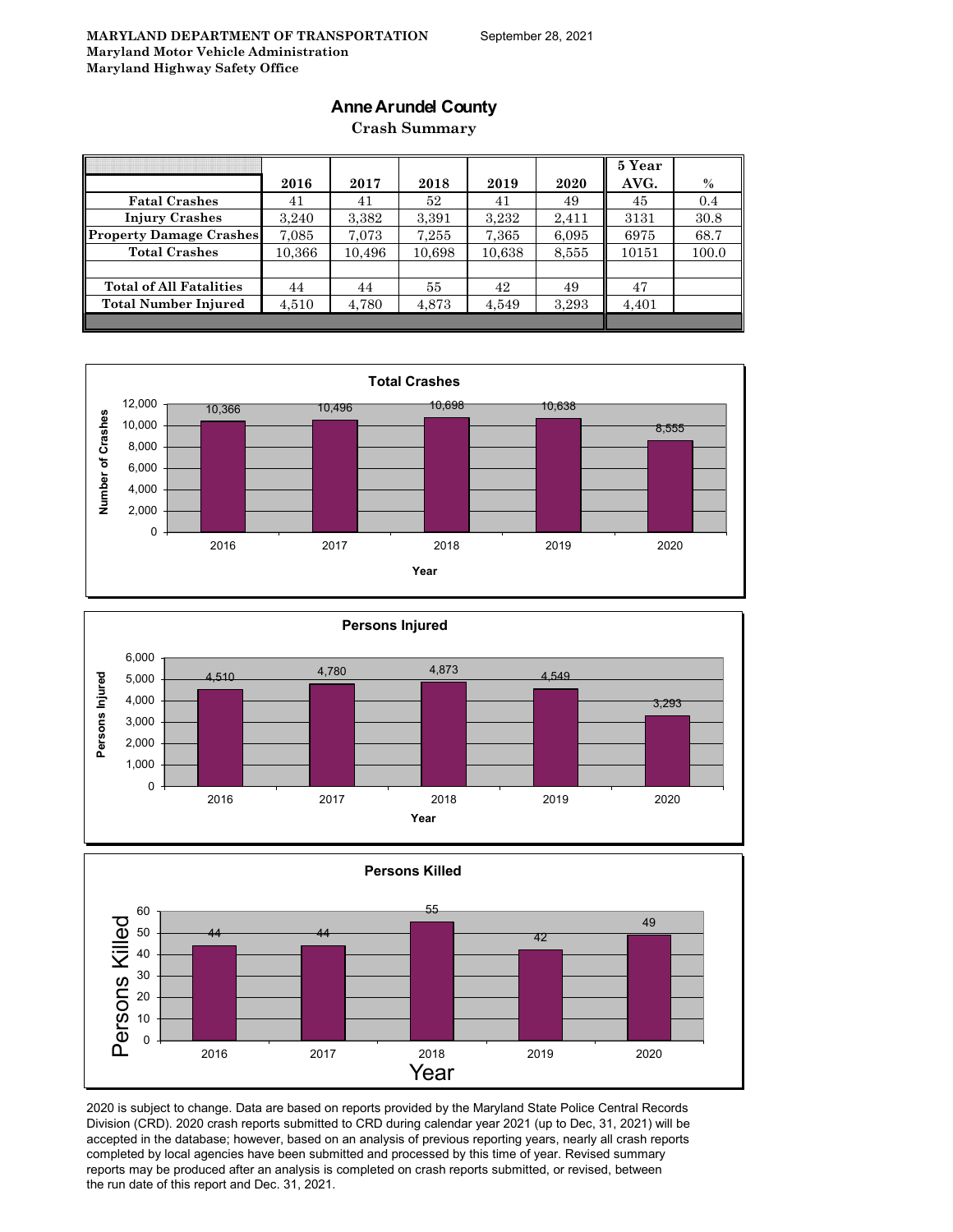|                       |                  |                  | <b>Route Type</b> |                  |                  |                  |                 |
|-----------------------|------------------|------------------|-------------------|------------------|------------------|------------------|-----------------|
|                       |                  |                  |                   |                  |                  |                  |                 |
| <b>Route Type</b>     | 2016             | 2017             | 2018              | 2019             | 2020             | AVG.             | $\%$            |
| IS                    | 813              | 910              | 1,035             | 938              | 752              | 890              | 8.8             |
| <b>US</b>             | 196              | 176              | 209               | $217\,$          | 187              | 197              | 1.9             |
| <b>MD</b>             | 4,771            | 4,757            | 5,023             | 4,813            | 3,725            | 4618             | 45.5            |
| CO                    | 2,634            | 2,627            | 2,565             | 2,694            | 2,244            | 2553             | 25.1            |
| MU                    | 282              | $\bf 282$        | 304               | 306              | 284              | 292              | 2.9             |
| GV                    | $\sqrt{4}$       | $\sqrt{4}$       | 5                 | $\overline{4}$   | $\boldsymbol{4}$ | $\overline{4}$   | 0.0             |
| SR                    | 12               | 12               | 19                | 27               | 12               | 16               | 0.2             |
| <b>OP</b>             | 111              | 124              | 96                | 95               | 85               | 102              | 1.0             |
| Balto. City CY        | $\overline{0}$   | $\mathbf{0}$     | $\overline{0}$    | $\overline{0}$   | $\overline{0}$   | $\mathbf{0}$     | 0.0             |
| <b>Parking Lots</b>   | 676              | 637              | 639               | 652              | 577              | 636              | $6.3\,$         |
| Unknown               | 867              | 967              | 803               | 892              | 685              | 843              | $\!\!\!\!\!8.3$ |
| <b>Total Crashes</b>  | 10,366           | 10,496           | 10,698            | 10,638           | 8,555            | 10151            | 100.0           |
|                       |                  |                  |                   |                  |                  |                  |                 |
|                       |                  |                  |                   |                  |                  |                  |                 |
| <b>Route Type</b>     | 2016             | 2017             | 2018              | 2019             | 2020             | AVG.             | $\%$            |
| <b>IS</b>             | 220              | 251              | 268               | 239              | 165              | 229              | 7.3             |
| <b>US</b>             | $53\,$           | 49               | ${\bf 54}$        | 49               | $\sqrt{46}$      | 50               | $1.6\,$         |
| <b>MD</b>             | 1,705            | 1,776            | 1,835             | 1,706            | 1,262            | 1,657            | 52.9            |
| $\bf CO$              | 871              | 907              | 853               | 867              | 634              | 826              | 26.4            |
| MU                    | 67               | 58               | 90                | 79               | 75               | 74               | 2.4             |
| GV                    | $\overline{0}$   | $\,2$            | $\boldsymbol{0}$  | $\mathbf{1}$     | $\mathbf{1}$     | $\mathbf{1}$     | 0.0             |
| $\mathbf{SR}$         | $\sqrt{4}$       | $\,6$            | $\mathbf{1}$      | $\bf 5$          | $\sqrt{2}$       | $\sqrt{4}$       | 0.1             |
| <b>OP</b>             | 33               | 23               | 24                | 29               | 22               | 26               | 0.8             |
| Balto. City CY        | $\boldsymbol{0}$ | $\boldsymbol{0}$ | $\boldsymbol{0}$  | $\mathbf{0}$     | $\overline{0}$   | $\boldsymbol{0}$ | 0.0             |
| <b>Parking Lots</b>   | 85               | 84               | 101               | 88               | 75               | 87               | $2.8\,$         |
| Unknown               | 202              | $\bf 226$        | 165               | 169              | 129              | 178              | 5.7             |
| <b>Injury Crashes</b> | 3,240            | 3,382            | 3,391             | 3,232            | 2,411            | 3,131            | 100.0           |
|                       |                  |                  |                   |                  |                  |                  |                 |
|                       |                  |                  |                   |                  |                  |                  |                 |
| Route Type            | 2016             | 2017             | 2018              | 2019             | 2020             | AVG.             | $\%$            |
| <b>IS</b>             | $\bf 5$          | 5                | 10                | $\overline{4}$   | $\overline{4}$   | $\,6\,$          | $12.5\,$        |
| <b>US</b>             | $\perp$          | $\mathbf{z}$     | U                 | $\upsilon$       | $\upsilon$       | $\perp$          | 1.3             |
| MD                    | 23               | 29               | $33\,$            | 28               | 31               | 29               | 64.3            |
| $\mathbf{CO}$         | $11\,$           | $\bf{4}$         | $\boldsymbol{9}$  | $\boldsymbol{9}$ | $14\,$           | $\boldsymbol{9}$ | $21.0\,$        |
| MU                    | $\mathbf{1}$     | $\boldsymbol{0}$ | $\boldsymbol{0}$  | $\boldsymbol{0}$ | $\boldsymbol{0}$ | $\boldsymbol{0}$ | 0.4             |
| GV                    | $\boldsymbol{0}$ | $\boldsymbol{0}$ | $\boldsymbol{0}$  | $\boldsymbol{0}$ | $\boldsymbol{0}$ | $\boldsymbol{0}$ | 0.0             |
| ${\bf SR}$            | $\boldsymbol{0}$ | $\boldsymbol{0}$ | $\boldsymbol{0}$  | $\boldsymbol{0}$ | $\boldsymbol{0}$ | $\boldsymbol{0}$ | 0.0             |
| <b>OP</b>             | $\boldsymbol{0}$ | $\boldsymbol{0}$ | $\boldsymbol{0}$  | $\boldsymbol{0}$ | $\boldsymbol{0}$ | $\boldsymbol{0}$ | 0.0             |
| Balto. City CY        | $\boldsymbol{0}$ | $\boldsymbol{0}$ | $\boldsymbol{0}$  | $\boldsymbol{0}$ | $\boldsymbol{0}$ | $\boldsymbol{0}$ | $0.0\,$         |
| <b>Parking Lots</b>   | $\boldsymbol{0}$ | $\boldsymbol{0}$ | $\boldsymbol{0}$  | $\mathbf{0}$     | $\boldsymbol{0}$ | $\boldsymbol{0}$ | 0.0             |
| Unknown               | $\boldsymbol{0}$ | $\mathbf{1}$     | $\boldsymbol{0}$  | $\overline{0}$   | $\boldsymbol{0}$ | $\boldsymbol{0}$ | $0.4\,$         |
| <b>Fatal Crashes</b>  | $41\,$           | $41\,$           | $52\,$            | $41\,$           | $\rm 49$         | $\rm 45$         | 100.0           |
|                       |                  |                  |                   |                  |                  |                  |                 |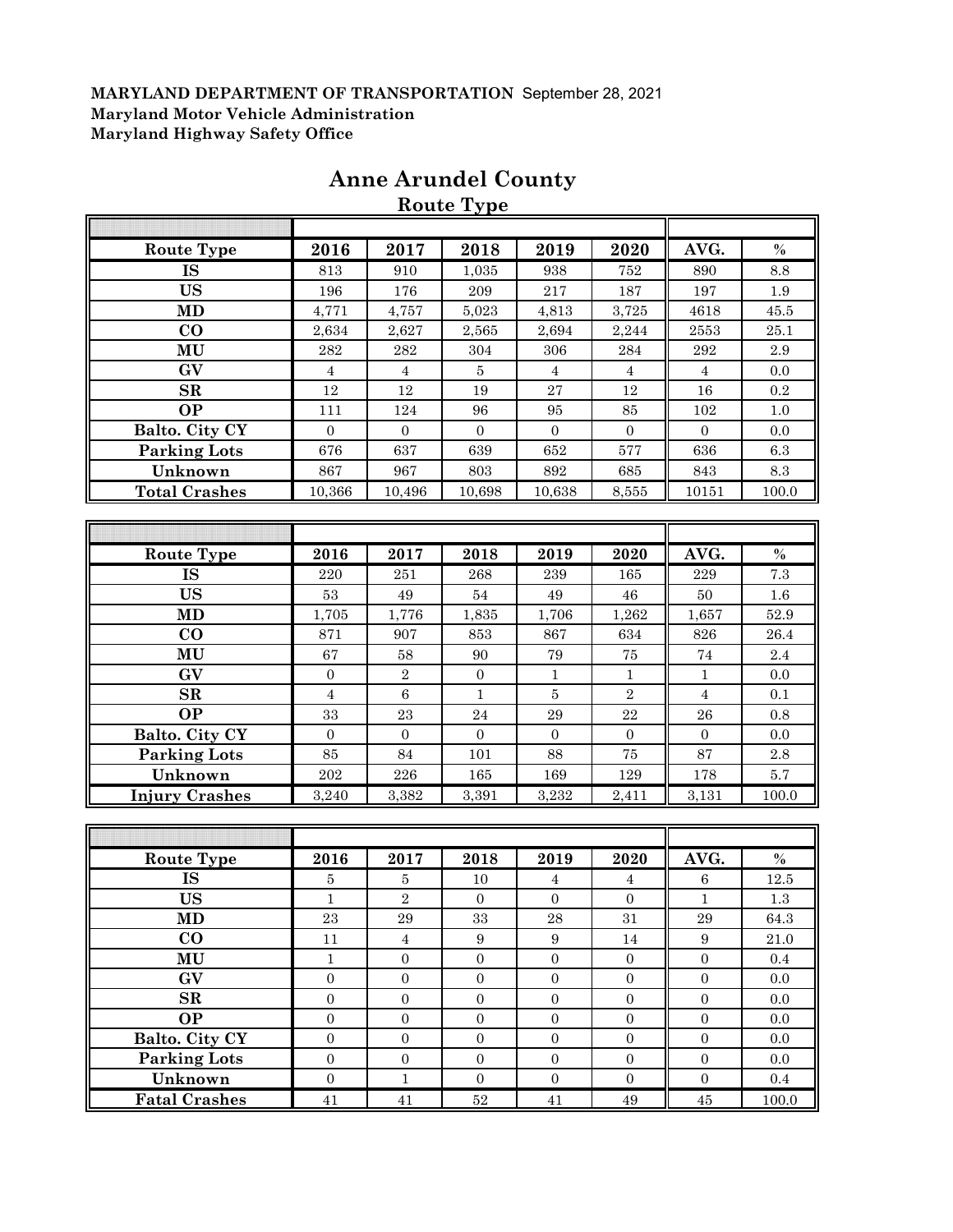|                       |                  |                | <u>County</u>    |                |                |                  |       |
|-----------------------|------------------|----------------|------------------|----------------|----------------|------------------|-------|
|                       |                  |                |                  |                |                |                  |       |
| County                | 2016             | 2017           | 2018             | 2019           | 2020           | AVG.             | $\%$  |
| Allegany              | 0                | $\overline{0}$ | $\mathbf{0}$     | 0              | $\overline{0}$ | 0                | 0.0   |
| Anne Arundel          | 10,366           | 10,496         | 10,698           | 10,638         | 8,555          | 10,151           | 100.0 |
| <b>Baltimore</b>      | 0                | $\overline{0}$ | $\overline{0}$   | $\overline{0}$ | $\overline{0}$ | $\overline{0}$   | 0.0   |
| Calvert               | $\boldsymbol{0}$ | 0              | 0                | 0              | $\bf{0}$       | 0                | 0.0   |
| Caroline              | 0                | $\overline{0}$ | $\overline{0}$   | $\overline{0}$ | $\overline{0}$ | $\overline{0}$   | 0.0   |
| Carroll               | $\overline{0}$   | $\overline{0}$ | $\overline{0}$   | $\theta$       | $\overline{0}$ | $\overline{0}$   | 0.0   |
| Cecil                 | 0                | $\mathbf{0}$   | $\boldsymbol{0}$ | $\mathbf{0}$   | $\mathbf{0}$   | $\boldsymbol{0}$ | 0.0   |
| Charles               | $\overline{0}$   | $\overline{0}$ | $\overline{0}$   | $\overline{0}$ | $\overline{0}$ | $\overline{0}$   | 0.0   |
| Dorchester            | $\overline{0}$   | $\theta$       | $\overline{0}$   | $\theta$       | $\theta$       | $\overline{0}$   | 0.0   |
| Frederick             | $\overline{0}$   | $\overline{0}$ | $\overline{0}$   | $\overline{0}$ | $\overline{0}$ | $\mathbf{0}$     | 0.0   |
| Garrett               | $\overline{0}$   | $\overline{0}$ | $\overline{0}$   | $\overline{0}$ | $\overline{0}$ | $\overline{0}$   | 0.0   |
| Harford               | 0                | $\overline{0}$ | $\mathbf{0}$     | $\overline{0}$ | $\overline{0}$ | $\mathbf{0}$     | 0.0   |
| Howard                | 0                | $\overline{0}$ | $\overline{0}$   | $\overline{0}$ | $\overline{0}$ | $\overline{0}$   | 0.0   |
| Kent                  | $\overline{0}$   | $\overline{0}$ | $\overline{0}$   | $\overline{0}$ | $\overline{0}$ | $\overline{0}$   | 0.0   |
| Montgomery            | $\overline{0}$   | $\overline{0}$ | $\mathbf{0}$     | 0              | 0              | $\overline{0}$   | 0.0   |
| Prince George's       | $\overline{0}$   | $\overline{0}$ | $\overline{0}$   | $\overline{0}$ | $\overline{0}$ | $\overline{0}$   | 0.0   |
| Queen Anne's          | $\overline{0}$   | $\overline{0}$ | $\overline{0}$   | $\overline{0}$ | $\overline{0}$ | $\overline{0}$   | 0.0   |
| St. Mary's            | 0                | $\overline{0}$ | $\overline{0}$   | $\overline{0}$ | $\overline{0}$ | $\overline{0}$   | 0.0   |
| Somerset              | 0                | $\overline{0}$ | $\mathbf{0}$     | $\overline{0}$ | $\overline{0}$ | $\mathbf{0}$     | 0.0   |
| Talbot                | $\overline{0}$   | $\overline{0}$ | $\overline{0}$   | $\overline{0}$ | $\overline{0}$ | $\overline{0}$   | 0.0   |
| Washington            | $\theta$         | $\overline{0}$ | $\overline{0}$   | $\theta$       | $\mathbf{0}$   | $\theta$         | 0.0   |
| Wicomico              | $\boldsymbol{0}$ | $\overline{0}$ | $\boldsymbol{0}$ | $\mathbf{0}$   | $\mathbf{0}$   | $\boldsymbol{0}$ | 0.0   |
| Worcester             | $\overline{0}$   | $\overline{0}$ | $\overline{0}$   | $\overline{0}$ | $\overline{0}$ | $\overline{0}$   | 0.0   |
| <b>Baltimore City</b> | 0                | $\Omega$       | $\Omega$         | $\theta$       | $\theta$       | $\Omega$         | 0.0   |
| <b>Total Crashes</b>  | 10,366           | 10,496         | 10,698           | 10,638         | 8,555          | 10,151           | 100.0 |
|                       |                  |                |                  |                |                |                  |       |
|                       |                  |                |                  |                |                |                  |       |
|                       |                  |                |                  |                |                |                  |       |
| County                | 2016             | 2017           | 2018             | 2019           | 2020           | AVG.             | $\%$  |
| Allegany              | $\Omega$         | $\Omega$       | $\Omega$         | $\theta$       | $\theta$       | $\theta$         | 0.0   |
| Anne Arundel          | 3,240            | 3,382          | 3,391            | 3,232          | 2,411          | 3,131            | 100.0 |
| <b>Baltimore</b>      | $\boldsymbol{0}$ | $\overline{0}$ | $\boldsymbol{0}$ | $\mathbf{0}$   | $\overline{0}$ | $\boldsymbol{0}$ | 0.0   |
| Calvert               | $\overline{0}$   | $\overline{0}$ | $\overline{0}$   | $\overline{0}$ | $\overline{0}$ | $\overline{0}$   | 0.0   |
| Caroline              | $\overline{0}$   | $\overline{0}$ | $\overline{0}$   | $\overline{0}$ | $\overline{0}$ | $\overline{0}$   | 0.0   |
| Carroll               | $\mathbf{0}$     | $\overline{0}$ | $\boldsymbol{0}$ | $\overline{0}$ | $\mathbf{0}$   | $\boldsymbol{0}$ | 0.0   |
| Cecil                 | $\overline{0}$   | $\overline{0}$ | $\overline{0}$   | $\overline{0}$ | $\overline{0}$ | $\overline{0}$   | 0.0   |
| Charles               | 0                | $\overline{0}$ | $\overline{0}$   | $\overline{0}$ | $\overline{0}$ | $\overline{0}$   | 0.0   |
| Dorchester            | 0                | $\overline{0}$ | $\overline{0}$   | $\overline{0}$ | $\overline{0}$ | $\overline{0}$   | 0.0   |
| Frederick             | $\overline{0}$   | $\overline{0}$ | $\overline{0}$   | $\overline{0}$ | $\overline{0}$ | $\overline{0}$   | 0.0   |
| Garrett               | 0                | $\mathbf{0}$   | $\boldsymbol{0}$ | 0              | 0              | $\boldsymbol{0}$ | 0.0   |
| Harford               | $\overline{0}$   | $\overline{0}$ | $\overline{0}$   | $\overline{0}$ | $\overline{0}$ | $\overline{0}$   | 0.0   |
| Howard                | $\overline{0}$   | $\overline{0}$ | $\overline{0}$   | $\overline{0}$ | $\overline{0}$ | $\overline{0}$   | 0.0   |
| Kent                  | $\boldsymbol{0}$ | $\mathbf{0}$   | $\boldsymbol{0}$ | $\mathbf{0}$   | $\mathbf{0}$   | $\boldsymbol{0}$ | 0.0   |
| Montgomery            | $\overline{0}$   | $\overline{0}$ | $\overline{0}$   | $\overline{0}$ | $\overline{0}$ | $\overline{0}$   | 0.0   |
| Prince George's       | $\overline{0}$   | $\overline{0}$ | $\overline{0}$   | $\theta$       | $\theta$       | $\theta$         | 0.0   |
| Queen Anne's          | $\mathbf{0}$     | $\overline{0}$ | $\boldsymbol{0}$ | $\mathbf{0}$   | $\mathbf{0}$   | $\mathbf{0}$     | 0.0   |
| St. Mary's            | $\overline{0}$   | $\mathbf{0}$   | $\mathbf{0}$     | $\overline{0}$ | 0              | $\boldsymbol{0}$ | 0.0   |
| Somerset              | $\overline{0}$   | $\overline{0}$ | $\overline{0}$   | $\overline{0}$ | $\overline{0}$ | $\overline{0}$   | 0.0   |
| Talbot                | $\overline{0}$   | $\overline{0}$ | $\boldsymbol{0}$ | $\overline{0}$ | $\overline{0}$ | $\boldsymbol{0}$ | 0.0   |
| Washington            | 0                | $\mathbf{0}$   | $\mathbf{0}$     | $\mathbf{0}$   | $\mathbf{0}$   | $\boldsymbol{0}$ | 0.0   |
| Wicomico              | $\overline{0}$   | $\overline{0}$ | $\overline{0}$   | $\overline{0}$ | $\overline{0}$ | $\overline{0}$   | 0.0   |
| Worcester             | $\overline{0}$   | $\overline{0}$ | $\overline{0}$   | $\overline{0}$ | $\overline{0}$ | $\overline{0}$   | 0.0   |
| <b>Baltimore City</b> | 0<br>3,240       | $\mathbf{0}$   | $\boldsymbol{0}$ | $\mathbf{0}$   | $\mathbf{0}$   | $\mathbf{0}$     | 0.0   |

| County                | 2016           | 2017     | 2018     | 2019     | 2020           | AVG.           | $\frac{0}{2}$ |
|-----------------------|----------------|----------|----------|----------|----------------|----------------|---------------|
| Allegany              | $\Omega$       | $\Omega$ | $\Omega$ | $\Omega$ | $\Omega$       | $\Omega$       | 0.0           |
| Anne Arundel          | 41             | 41       | 52       | 41       | 49             | 45             | 100.0         |
| <b>Baltimore</b>      | $\theta$       | $\theta$ | $\Omega$ | $\theta$ | $\theta$       | $\Omega$       | 0.0           |
| Calvert               | $\theta$       | $\theta$ | $\theta$ | $\Omega$ | $\Omega$       | $\theta$       | 0.0           |
| Caroline              | $\overline{0}$ | $\theta$ | $\theta$ | $\theta$ | $\theta$       | $\theta$       | 0.0           |
| Carroll               | $\theta$       | $\Omega$ | $\theta$ | $\theta$ | $\Omega$       | $\Omega$       | 0.0           |
| Cecil                 | $\overline{0}$ | $\theta$ | $\theta$ | $\Omega$ | $\Omega$       | $\overline{0}$ | 0.0           |
| <b>Charles</b>        | $\theta$       | $\theta$ | $\theta$ | $\theta$ | $\theta$       | $\theta$       | 0.0           |
| Dorchester            | $\overline{0}$ | $\theta$ | $\theta$ | $\theta$ | $\overline{0}$ | $\Omega$       | 0.0           |
| Frederick             | $\theta$       | $\Omega$ | $\Omega$ | $\Omega$ | $\Omega$       | $\Omega$       | 0.0           |
| Garrett               | $\theta$       | $\theta$ | $\theta$ | $\Omega$ | $\Omega$       | $\Omega$       | 0.0           |
| Harford               | $\overline{0}$ | $\theta$ | $\theta$ | $\theta$ | $\theta$       | $\Omega$       | 0.0           |
| Howard                | $\overline{0}$ | $\theta$ | $\theta$ | $\theta$ | $\Omega$       | $\Omega$       | 0.0           |
| Kent                  | $\theta$       | $\Omega$ | $\theta$ | $\theta$ | $\Omega$       | $\Omega$       | 0.0           |
| Montgomery            | $\overline{0}$ | $\theta$ | $\theta$ | $\Omega$ | $\Omega$       | $\Omega$       | 0.0           |
| Prince George's       | $\theta$       | $\theta$ | $\theta$ | $\theta$ | $\theta$       | $\theta$       | 0.0           |
| Queen Anne's          | $\theta$       | $\theta$ | $\theta$ | $\Omega$ | $\theta$       | $\Omega$       | 0.0           |
| St. Mary's            | $\theta$       | $\Omega$ | $\Omega$ | $\Omega$ | $\Omega$       | $\Omega$       | 0.0           |
| Somerset              | $\theta$       | $\theta$ | $\theta$ | $\theta$ | $\theta$       | $\theta$       | 0.0           |
| Talbot                | $\theta$       | $\theta$ | $\theta$ | $\theta$ | $\theta$       | $\Omega$       | 0.0           |
| Washington            | $\theta$       | $\Omega$ | $\theta$ | $\theta$ | $\theta$       | $\Omega$       | 0.0           |
| Wicomico              | $\theta$       | $\Omega$ | $\theta$ | $\theta$ | $\Omega$       | $\Omega$       | 0.0           |
| Worcester             | $\overline{0}$ | $\theta$ | $\theta$ | $\theta$ | $\Omega$       | $\overline{0}$ | 0.0           |
| <b>Baltimore City</b> | $\theta$       | $\theta$ | $\theta$ | $\theta$ | $\theta$       | $\theta$       | 0.0           |
| <b>Fatal Crashes</b>  | 41             | 41       | 52       | 41       | 49             | 45             | 100.0         |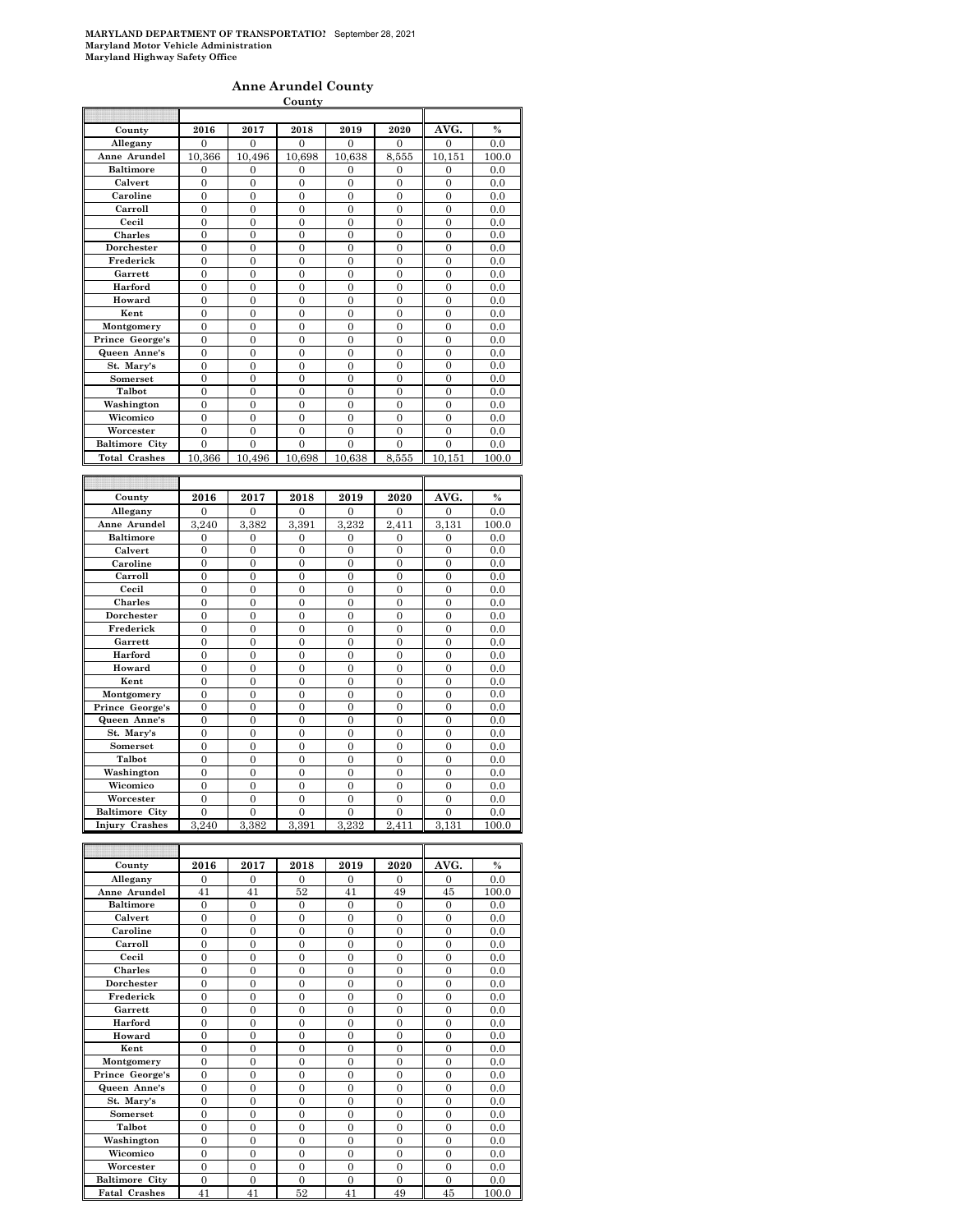| Month                 | 2016           | 2017           | 2018           | 2019           | 2020           | AVG.           | $\frac{0}{0}$    |
|-----------------------|----------------|----------------|----------------|----------------|----------------|----------------|------------------|
| January               | 785            | 847            | 820            | 862            | 780            | 819            | $\overline{8.1}$ |
| February              | 792            | 683            | 850            | 765            | 820            | 782            | 7.7              |
| March                 | 771            | 857            | 817            | 821            | 634            | 780            | 7.7              |
| April                 | 826            | 836            | 724            | 853            | 422            | 732            | 7.2              |
| May                   | 937            | 955            | 968            | 968            | 553            | 876            | 8.6              |
| June                  | 868            | 857            | 907            | 875            | 702            | 842            | 8.3              |
| July                  | 866            | 871            | 827            | 855            | 801            | 844            | 8.3              |
| August                | 849            | 896            | 805            | 885            | 783            | 844            | 8.3              |
| September             | 846            | 864            | 888            | 854            | 778            | 846            | 8.3              |
| October               | 916            | 1,012          | 994            | 1,011          | 824            | 951            | 9.4              |
| November              | 986            | 870            | 1,074          | 848            | 717            | 899            | 8.9              |
| December              | 924            | 948            | 1,024          | 1,041          | 741            | 936            | 9.2              |
| Unknown               | $\overline{0}$ | $\overline{0}$ | $\Omega$       | $\overline{0}$ | $\overline{0}$ | $\overline{0}$ | 0.0              |
| <b>Total Crashes</b>  | 10,366         | 10,496         | 10,698         | 10,638         | 8,555          | 10,151         | 100.0            |
|                       |                |                |                |                |                |                |                  |
|                       |                |                |                |                |                |                |                  |
| Month                 | 2016           | 2017           | 2018           | 2019           | 2020           | AVG.           | $\%$             |
| January               | 228            | 243            | 247            | 245            | 210            | 235            | 7.5              |
| February              | 245            | 204            | $253\,$        | 229            | 237            | 234            | 7.5              |
| March                 | 244            | 279            | 255            | 247            | 185            | 242            | $\overline{7.7}$ |
| April                 | 250            | 272            | 230            | 265            | 109            | 225            | 7.2              |
| May                   | 289            | 297            | 314            | 301            | 139            | 268            | 8.6              |
| June                  | 298            | 293            | 303            | 285            | 198            | 275            | 8.8              |
| July                  | 261            | 296            | 297            | 257            | 241            | 270            | 8.6              |
| August                | 285            | 286            | 256            | 286            | 234            | 269            | 8.6              |
| September             | 265            | 296            | 308            | 298            | 221            | 278            | 8.9              |
| October               | 296            | 345            | 316            | 318            | 253            | 306            | 9.8              |
| <b>November</b>       | 311            | 292            | 307            | 229            | 185            | 265            | 8.5              |
| December              | 268            | $\bf 279$      | 305            | 272            | 199            | 265            | 8.5              |
| Unknown               | $\overline{0}$ | $\overline{0}$ | $\overline{0}$ | $\overline{0}$ | $\overline{0}$ | $\overline{0}$ | 0.0              |
|                       |                |                |                |                |                |                |                  |
| <b>Injury Crashes</b> | 3,240          | 3,382          | 3,391          | 3,232          | 2,411          | 3,131          | 100.0            |
|                       |                |                |                |                |                |                |                  |
|                       |                |                |                |                |                |                |                  |

## **Anne Arundel County Month**

| <b>Injury Crashes</b> | 3,240          | 3,382          | 3,391          | 3,232          | 2,411          | 3,131          | 100.0 |
|-----------------------|----------------|----------------|----------------|----------------|----------------|----------------|-------|
|                       |                |                |                |                |                |                |       |
|                       |                |                |                |                |                |                |       |
| Month                 | 2016           | 2017           | 2018           | 2019           | 2020           | AVG.           | $\%$  |
| January               | 3              | 3              | 3              | $\overline{2}$ | $\overline{2}$ | 3              | 5.8   |
| February              | $\overline{4}$ | 7              | 6              | $\overline{4}$ | 3              | $\overline{5}$ | 10.7  |
| March                 | $\overline{4}$ | $\overline{2}$ | 3              | $\overline{2}$ | 6              | 3              | 7.6   |
| April                 | 7              | 1              | $\overline{4}$ | $\overline{2}$ | $\mathbf{1}$   | 3              | 6.7   |
| May                   | $\overline{2}$ | $\overline{4}$ | 3              | $\overline{4}$ | 6              | 4              | 8.5   |
| June                  | 5              | 3              | 6              | 6              | $\overline{2}$ | $\overline{4}$ | 9.8   |
| July                  | 3              | 6              | $\overline{2}$ | 3              | 8              | 4              | 9.8   |
| August                | 3              | $\overline{4}$ | 7              | $\overline{4}$ | 5              | $\overline{5}$ | 10.3  |
| September             | 1              | $\overline{2}$ | 5              | 6              | $\overline{4}$ | $\overline{4}$ | 8.0   |
| October               | $\overline{2}$ | $\overline{4}$ | 3              | $\overline{2}$ | 8              | $\overline{4}$ | 8.5   |
| <b>November</b>       | $\overline{4}$ | $\overline{2}$ | 4              | 3              | 4              | 3              | 7.6   |
| December              | 3              | 3              | 6              | 3              | $\overline{0}$ | 3              | 6.7   |
| Unknown               | $\overline{0}$ | $\overline{0}$ | $\overline{0}$ | $\overline{0}$ | $\Omega$       | $\overline{0}$ | 0.0   |
| <b>Fatal Crashes</b>  | 41             | 41             | 52             | 41             | 49             | 45             | 100.0 |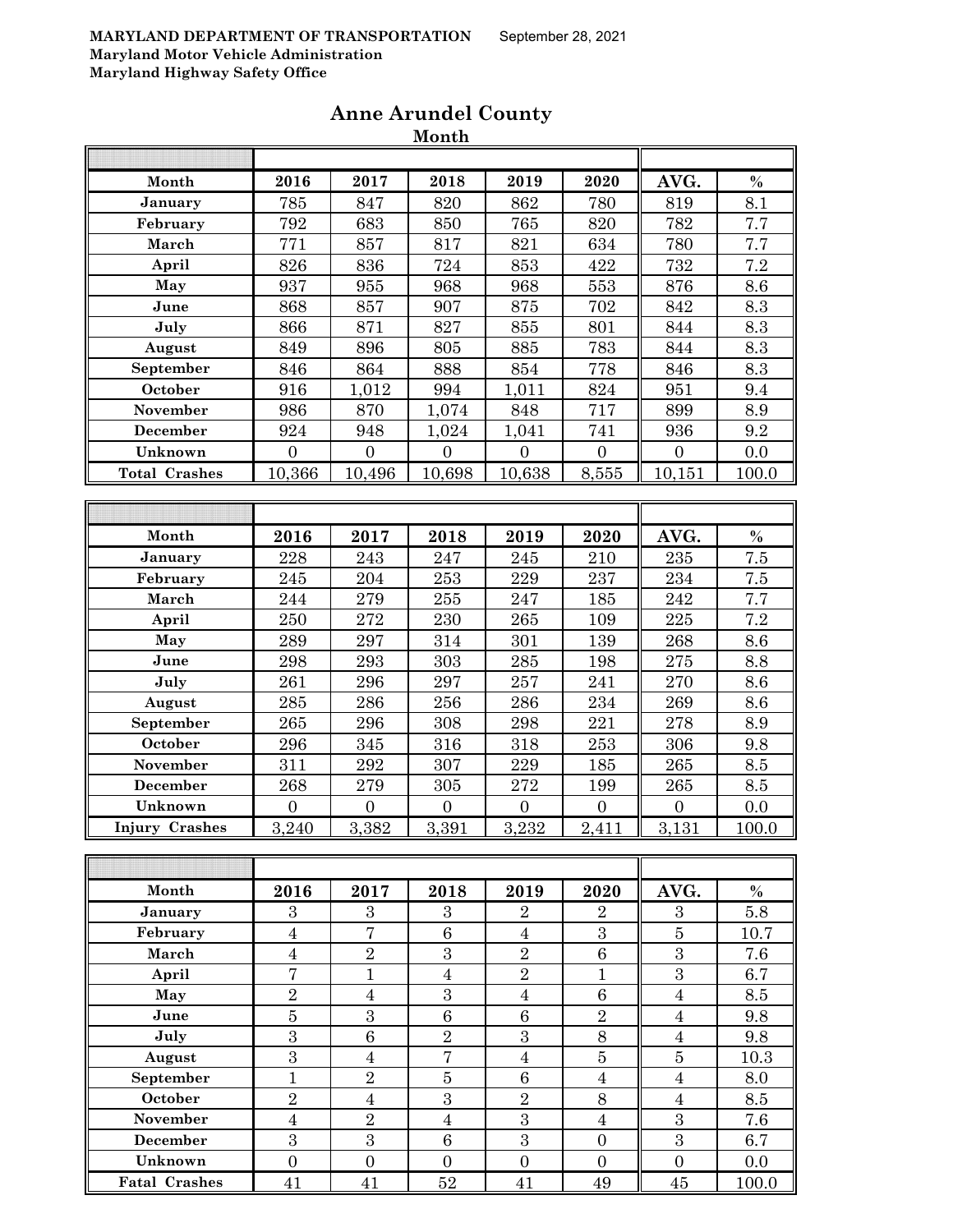September 28, 2021

|                       |                  |                | Day of Week    |                |                 |                |       |
|-----------------------|------------------|----------------|----------------|----------------|-----------------|----------------|-------|
|                       |                  |                |                |                |                 |                |       |
| Day of Week           | 2016             | 2017           | 2018           | 2019           | 2020            | AVG.           | $\%$  |
| Monday                | 1,418            | 1,409          | 1,535          | 1,524          | 1,217           | 1,421          | 14.0  |
| Tuesday               | 1,478            | 1,537          | 1,597          | 1,594          | 1,167           | 1,475          | 14.5  |
| Wednesday             | 1,549            | 1,504          | 1,459          | 1,550          | 1,248           | 1,462          | 14.4  |
| Thursday              | 1,593            | 1,584          | 1,628          | 1,554          | 1,378           | 1,547          | 15.2  |
| Friday                | 1,696            | 1,786          | 1,785          | 1,783          | 1,366           | 1,683          | 16.6  |
| Saturday              | 1,461            | 1,497          | 1,486          | 1,390          | 1,205           | 1,408          | 13.9  |
| Sunday                | 1,171            | 1,179          | 1,208          | 1,243          | 974             | 1,155          | 11.4  |
| Unknown               | $\overline{0}$   | $\overline{0}$ | $\overline{0}$ | $\overline{0}$ | $\overline{0}$  | $\overline{0}$ | 0.0   |
| <b>Total Crashes</b>  | 10,366           | 10,496         | 10,698         | 10,638         | 8,555           | 10,151         | 100.0 |
|                       |                  |                |                |                |                 |                |       |
|                       |                  |                |                |                |                 |                |       |
| Day of Week           | 2016             | 2017           | 2018           | 2019           | 2020            | AVG.           | $\%$  |
| Monday                | 416              | 462            | 476            | 476            | 333             | 433            | 13.8  |
| Tuesday               | 451              | 488            | 517            | 494            | 337             | 457            | 14.6  |
| Wednesday             | 477              | 517            | 441            | 475            | 358             | 454            | 14.5  |
| Thursday              | 524              | 523            | 513            | 464            | 395             | 484            | 15.5  |
| Friday                | 539              | 595            | 595            | 532            | 378             | 528            | 16.9  |
| Saturday              | 471              | 431            | 486            | 431            | 342             | 432            | 13.8  |
| Sunday                | 362              | 366            | 363            | 360            | 268             | 344            | 11.0  |
| Unknown               | $\overline{0}$   | $\overline{0}$ | $\overline{0}$ | $\overline{0}$ | $\overline{0}$  | $\overline{0}$ | 0.0   |
| <b>Injury Crashes</b> | 3,240            | 3,382          | 3,391          | 3,232          | 2,411           | 3,131          | 100.0 |
|                       |                  |                |                |                |                 |                |       |
|                       |                  |                |                |                |                 |                |       |
| Day of Week           | 2016             | 2017           | 2018           | 2019           | 2020            | AVG.           | $\%$  |
| Monday                | 8                | $\overline{2}$ | 8              | 6              | 8               | 6              | 14.3  |
| Tuesday               | $\overline{5}$   | $\overline{5}$ | 6              | $\overline{4}$ | 6               | $\bf 5$        | 11.6  |
| Wednesday             | $\overline{4}$   | 10             | $\overline{4}$ | 3              | $\overline{5}$  | $\bf 5$        | 11.6  |
| Thursday              | $\overline{5}$   | $\overline{4}$ | 13             | $\overline{3}$ | 10              | 7              | 15.6  |
| Friday                | 6                | $\overline{5}$ | 9              | 10             | 6               | $\overline{7}$ | 16.1  |
| Saturday              | 8                | 8              | 6              | 8              | 8               | 8              | 17.0  |
| Sunday                | $\overline{5}$   | $\overline{7}$ | $6\phantom{a}$ | $\overline{7}$ | $6\phantom{.}6$ | $\,6\,$        | 13.8  |
| Unknown               | $\boldsymbol{0}$ | $\overline{0}$ | $\overline{0}$ | $\overline{0}$ | $\overline{0}$  | $\overline{0}$ | 0.0   |
| <b>Fatal Crashes</b>  | 41               | 41             | 52             | 41             | 49              | 45             | 100.0 |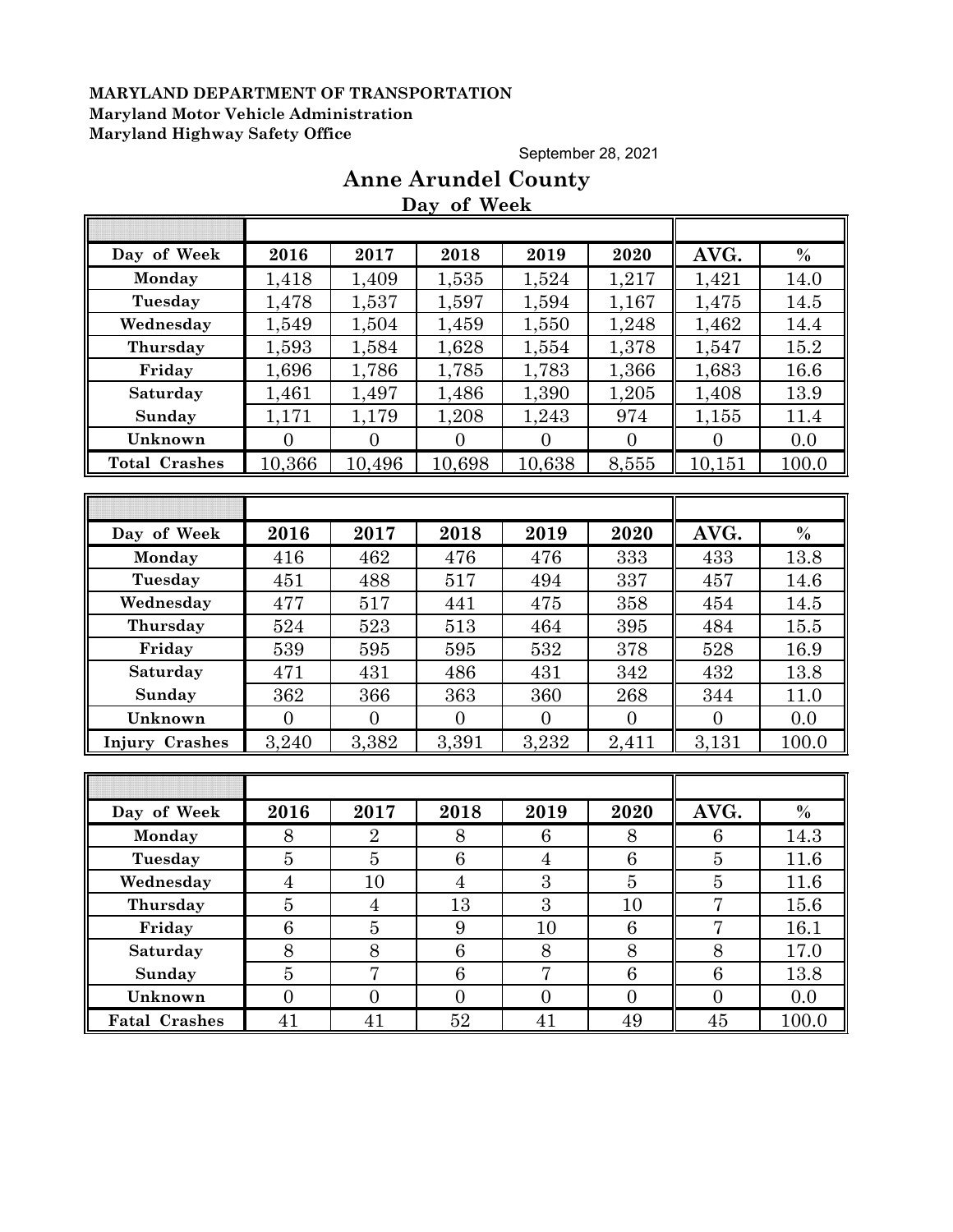#### **Anne Arundel County Time of Day**

| Time of Day                      | 2016                      | 2017                      | 2018                  | 2019                      | 2020                      | AVG.                      | $\frac{0}{0}$ |
|----------------------------------|---------------------------|---------------------------|-----------------------|---------------------------|---------------------------|---------------------------|---------------|
| 12:00 Midnight                   | 214                       | 205                       | 255                   | 224                       | 185                       | 217                       | 2.1           |
| 1:00                             | 185                       | 210                       | 210                   | 199                       | 141                       | 189                       | 1.9           |
| 2:00                             | 189                       | 201                       | 191                   | 205                       | 125                       | 182                       | 1.8           |
| 3:00                             | 132                       | 157                       | 127                   | 105                       | 104                       | 125                       | 1.2           |
| 4:00                             | 122                       | 137                       | 129                   | 135                       | 98                        | 124                       | 1.2           |
| 5:00                             | 201                       | 173                       | 187                   | 189                       | 144                       | 179                       | 1.8           |
| 6:00                             | 293                       | 299                       | 335                   | 297                       | 221                       | 289                       | 2.8           |
| 7:00                             | 451                       | 486                       | 518                   | 531                       | 303                       | 458                       | 4.5           |
| 8:00                             | 508                       | 564                       | 551                   | 551                       | 317                       | 498                       | 4.9           |
| 9:00                             | 472                       | 444                       | 499                   | 456                       | 355                       | 445                       | 4.4           |
| 10:00                            | 435                       | 432                       | 445                   | 470                       | 377                       | 432                       | 4.3           |
| 11:00                            | 479                       | 489                       | 521                   | 496                       | 465                       | 490                       | 4.8           |
| 12:00 Noon                       | 535                       | 548                       | 585                   | 616                       | 551                       | 567                       | 5.6           |
| 1:00                             | 554                       | 514                       | 558                   | 636                       | 509                       | 554                       | 5.5           |
| 2:00                             | 681                       | 662                       | 675                   | 607                       | 574                       | 640                       | 6.3           |
| 3:00                             | 731                       | 804                       | 815                   | 793                       | 647                       | 758                       | 7.5           |
| 4:00                             | 801                       | 839                       | 820                   | 883                       | 620                       | 793                       | 7.8           |
| 5:00                             | 813                       | 902                       | 829                   | 879                       | 662                       | 817                       | 8.0           |
| 6:00                             | 721                       | 671                       | 606                   | 651                       | 531                       | 636                       | 6.3           |
| 7:00                             | 483                       | 492                       | 476                   | 417                       | 416                       | 457                       | 4.5           |
| 8:00                             | 380                       | 368                       | 389                   | 416                       | 379                       | 386                       | 3.8           |
| 9:00                             | 359                       | 337                       | 376                   | 352                       | 316                       | 348                       | 3.4           |
| 10:00                            | 319                       | 302                       | 311                   | 296                       | 268                       | 299                       | 2.9           |
| 11:00                            | 308                       | 260                       | 290                   | 234                       | 247                       | 268                       | 2.6           |
| Unknown                          | $\mathbf{0}$              | $\mathbf{0}$              | $\mathbf{0}$          | $\overline{0}$            | $\mathbf{0}$              | $\mathbf{0}$              | 0.0           |
| <b>Total Crashes</b>             | 10,366                    | 10,496                    | 10,698                | 10,638                    | 8,555                     | 10,151                    | 100.0         |
|                                  |                           |                           |                       |                           |                           |                           |               |
|                                  |                           |                           |                       |                           |                           |                           |               |
| Time of Day                      | 2016                      | 2017                      | 2018                  | 2019                      | 2020                      | AVG.                      | $\frac{0}{0}$ |
|                                  |                           |                           |                       |                           |                           |                           |               |
| 12:00 Midnight                   | 55                        | 52                        | 71                    | 56                        | 38                        | 54                        | 1.7           |
| 1:00                             | 49                        | 48                        | 48                    | 44                        | 29                        | 44                        | 1.4           |
| 2:00                             | 46                        | 35                        | 35                    | 43                        | 28                        | 37                        | 1.2           |
| 3:00                             | 33                        | 32                        | 29                    | 13                        | 18                        | 25                        | 0.8           |
| 4:00                             | 28                        | 34                        | 40                    | 30                        | 28                        | 32                        | 1.0           |
| 5:00                             | 49                        | 50                        | 47                    | 56                        | 31                        | 47                        | 1.5           |
| 6:00                             | 87                        | 100                       | 101                   | 87                        | 52                        | 85                        | 2.7           |
| 7:00                             | 123                       | 167                       | 168                   | 167                       | 81                        | 141                       | 4.5           |
| 8:00                             | 152                       | 192                       | 170                   | 180                       | 98                        | 158                       | 5.1           |
| 9:00                             | 155                       | 148                       | 175                   | 130                       | 90                        | 140                       | 4.5           |
| 10:00                            | 137                       | 147                       | 140                   | 156                       | 115                       | 139                       | 4.4           |
| 11:00                            | 155                       | 179                       | 173                   | 158                       | 125                       | 158                       | 5.0           |
| 12:00 Noon                       | 193                       | 170                       | 208                   | 183                       | 169                       | 185                       | 5.9           |
| 1:00                             | 189                       | 173                       | 181                   | 193                       | 144                       | 176                       | 5.6           |
| 2:00                             | 222                       | 236                       | 215                   | 188                       | 176                       | 207                       | 6.6           |
| 3:00                             | 229                       | 266                       | 264                   | 243                       | 182                       | 237                       | 7.6           |
| 4:00                             | 272<br>270                | 264<br>305                | 269<br>277            | 301<br>266                | 197                       | 261<br>263                | 8.3<br>8.4    |
| 5:00                             |                           |                           |                       |                           | 195                       |                           |               |
| 6:00                             | 242                       | 220                       | 212                   | 205                       | 158                       | 207                       | 6.6           |
| 7:00                             | 152                       | 179                       | 151                   | 137                       | 126                       | 149                       | 4.8           |
| 8:00                             | 123                       | 113                       | 122                   | 146                       | 118                       | 124                       | 4.0           |
| 9:00                             | 97                        | 104                       | 131                   | 107                       | 89                        | 106                       | 3.4           |
| 10:00                            | 105                       | 96                        | 86                    | 86                        | 68                        | 88                        | 2.8           |
| 11:00                            | 77                        | 72                        | 78                    | 57                        | 56                        | 68                        | 2.2           |
| Unknown<br><b>Injury Crashes</b> | $\boldsymbol{0}$<br>3,240 | $\boldsymbol{0}$<br>3,382 | $\mathbf{0}$<br>3,391 | $\boldsymbol{0}$<br>3,232 | $\boldsymbol{0}$<br>2,411 | $\boldsymbol{0}$<br>3,131 | 0.0<br>100.0  |

| Time of Day          | 2016           | 2017           | 2018           | 2019           | 2020           | AVG.           | $\%$  |
|----------------------|----------------|----------------|----------------|----------------|----------------|----------------|-------|
| 12:00 Midnight       | $\mathbf{0}$   | 3              | $\overline{2}$ | 1              | 1              | 1              | 3.1   |
| 1:00                 | $\Omega$       | $\Omega$       | 3              | $\overline{2}$ | 1              | $\mathbf{1}$   | 2.7   |
| 2:00                 | $\mathbf{1}$   | 5              | $\overline{4}$ | $\overline{2}$ | $\mathbf{1}$   | 3              | 5.8   |
| 3:00                 | $\mathbf{1}$   | $\overline{2}$ | $\mathbf{1}$   | $\mathbf{1}$   | $\mathbf{1}$   | $\mathbf{1}$   | 2.7   |
| 4:00                 | $\mathbf{0}$   | 3              | $\mathbf{0}$   | $\mathbf{0}$   | $\Omega$       | $\mathbf{1}$   | 1.3   |
| 5:00                 | $\mathbf{1}$   | 1              | 3              | $\overline{2}$ | 3              | $\overline{2}$ | 4.5   |
| 6:00                 | $\mathbf{1}$   | $\overline{0}$ | 3              | $\mathbf{1}$   | $\overline{0}$ | $\mathbf{1}$   | 2.2   |
| 7:00                 | $\overline{2}$ | $\Omega$       | $\overline{2}$ | $\overline{2}$ | $\mathbf{1}$   | $\mathbf{1}$   | 3.1   |
| 8:00                 | $\Omega$       | $\Omega$       | 3              | $\overline{2}$ | $\Omega$       | $\mathbf{1}$   | 2.2   |
| 9:00                 | $\mathbf{1}$   | $\Omega$       | $\overline{2}$ | $\mathbf{0}$   | $\mathbf{1}$   | $\mathbf{1}$   | 1.8   |
| 10:00                | $\mathbf{1}$   | 1              | $\mathbf{1}$   | $\mathbf{1}$   | $\overline{2}$ | 1              | 2.7   |
| 11:00                | $\overline{4}$ | $\overline{0}$ | $\mathbf{1}$   | $\overline{4}$ | 3              | $\overline{2}$ | 5.4   |
| 12:00 Noon           | $\mathbf{0}$   | 3              | $\overline{2}$ | $\mathbf{1}$   | 3              | $\overline{2}$ | 4.0   |
| 1:00                 | 7              | $\overline{2}$ | 5              | 3              | $\mathbf{1}$   | $\overline{4}$ | 8.0   |
| 2:00                 | $\mathbf{0}$   | $\mathbf{1}$   | $\mathbf{0}$   | $\mathbf{1}$   | 3              | $\mathbf{1}$   | 2.2   |
| 3:00                 | $\overline{2}$ | 3              | 5              | 3              | $\overline{4}$ | 3              | 7.6   |
| 4:00                 | 3              | 3              | $\overline{0}$ | $\Omega$       | 3              | $\overline{2}$ | 4.0   |
| 5:00                 | $\overline{2}$ | 3              | 3              | $\overline{2}$ | 5              | 3              | 6.7   |
| 6:00                 | $\overline{2}$ | $\overline{0}$ | $\overline{2}$ | $\overline{4}$ | $\overline{2}$ | $\overline{2}$ | 4.5   |
| 7:00                 | 3              | $\Omega$       | 3              | $\overline{2}$ | 3              | $\overline{2}$ | 4.9   |
| 8:00                 | $\overline{2}$ | $\overline{4}$ | $\overline{4}$ | $\overline{2}$ | $\mathbf{1}$   | 3              | 5.8   |
| 9:00                 | $\mathbf{1}$   | $\overline{2}$ | $\mathbf{1}$   | $\overline{2}$ | 5              | $\overline{2}$ | 4.9   |
| 10:00                | 5              | $\overline{4}$ | $\overline{2}$ | $\overline{2}$ | 3              | 3              | 7.1   |
| 11:00                | $\overline{2}$ | $\mathbf{1}$   | $\overline{0}$ | $\mathbf{1}$   | $\overline{2}$ | $\mathbf{1}$   | 2.7   |
| Unknown              | $\mathbf{0}$   | $\Omega$       | $\overline{0}$ | $\mathbf{0}$   | $\Omega$       | $\mathbf{0}$   | 0.0   |
| <b>Fatal Crashes</b> | 41             | 41             | 52             | 41             | 49             | 45             | 100.0 |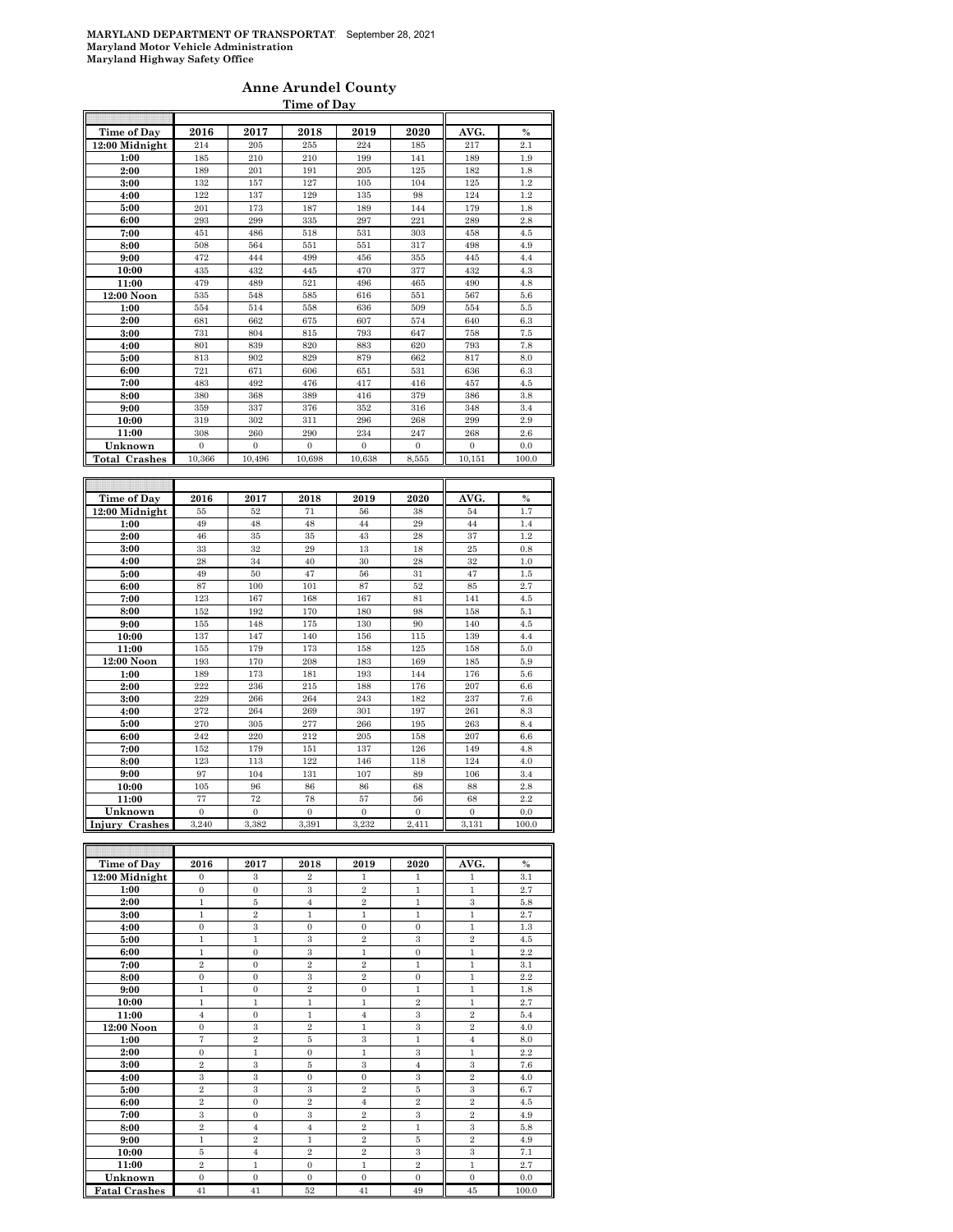#### **Anne Arundel County Driver Age**

| Driver Age           | 2016   | 2017   | 2018   | 2019   | 2020   | AVG.   | $\frac{0}{0}$ |
|----------------------|--------|--------|--------|--------|--------|--------|---------------|
| 15 and Under         | 17     | 23     | 12     | 13     | 15     | 16     | 0.1           |
| 16                   | 122    | 103    | 115    | 93     | 57     | 98     | 0.5           |
| 17                   | 404    | 419    | 357    | 354    | 205    | 348    | 1.9           |
| 18                   | 385    | 432    | 378    | 390    | 285    | 374    | 2.0           |
| 19                   | 403    | 423    | 363    | 401    | 308    | 380    | 2.0           |
| 20                   | 399    | 371    | 387    | 374    | 335    | 373    | 2.0           |
| $21 - 24$            | 1,792  | 1,869  | 1,712  | 1,688  | 1,325  | 1,677  | 9.0           |
| $25 - 29$            | 2,309  | 2,276  | 2,305  | 2,161  | 1,624  | 2,135  | 11.5          |
| $30 - 34$            | 1,869  | 1,974  | 2,009  | 1,969  | 1,560  | 1,876  | 10.1          |
| 39<br>35 -           | 1,614  | 1,639  | 1,726  | 1,787  | 1,337  | 1,621  | 8.7           |
| $40 -$<br>44         | 1,320  | 1,260  | 1,398  | 1,425  | 1,034  | 1,287  | 6.9           |
| $45 -$<br>49         | 1,323  | 1,324  | 1,420  | 1,340  | 947    | 1,271  | 6.8           |
| $50 - 54$            | 1,396  | 1,395  | 1,347  | 1,402  | 930    | 1,294  | 7.0           |
| $55 - 59$            | 1,176  | 1,148  | 1,212  | 1,255  | 920    | 1,142  | 6.1           |
| $60 -$<br>64         | 853    | 863    | 918    | 931    | 700    | 853    | 4.6           |
| $65 - 69$            | 564    | 564    | 617    | 653    | 455    | 571    | 3.1           |
| $70 - 79$            | 633    | 653    | 698    | 721    | 566    | 654    | 3.5           |
| $80 +$               | 267    | 290    | 267    | 281    | 227    | 266    | 1.4           |
| Unknown              | 2,326  | 2,364  | 2,316  | 2,501  | 2,394  | 2,380  | 12.8          |
| <b>Total Drivers</b> | 19,172 | 19,390 | 19,557 | 19,739 | 15,224 | 18.616 | 100.0         |

| Driver Age             | 2016  | 2017  | 2018  | 2019           | 2020  | AVG.           | $\%$  |
|------------------------|-------|-------|-------|----------------|-------|----------------|-------|
| 15 and Under           | 5     | 6     | 1     | $\overline{2}$ | 5     | $\overline{4}$ | 0.1   |
| 16                     | 20    | 14    | 11    | 8              | 12    | 13             | 0.4   |
| 17                     | 66    | 82    | 60    | 65             | 40    | 63             | 2.1   |
| 18                     | 62    | 70    | 54    | 63             | 40    | 58             | 1.9   |
| 19                     | 69    | 68    | 61    | 83             | 47    | 66             | 2.2   |
| 20                     | 65    | 67    | 73    | 63             | 58    | 65             | 2.2   |
| $21 - 24$              | 329   | 341   | 311   | 275            | 228   | 297            | 9.8   |
| $25 - 29$              | 384   | 370   | 411   | 344            | 294   | 361            | 11.9  |
| 34<br>$30 -$           | 330   | 396   | 359   | 314            | 272   | 334            | 11.1  |
| 35 -<br>39             | 295   | 296   | 328   | 344            | 205   | 294            | 9.7   |
| $40 - 44$              | 244   | 257   | 274   | 235            | 184   | 239            | 7.9   |
| $45 - 49$              | 258   | 240   | 281   | 241            | 177   | 239            | 7.9   |
| $50 - 54$              | 287   | 309   | 250   | 289            | 162   | 259            | 8.6   |
| $55 - 59$              | 239   | 216   | 244   | 247            | 171   | 223            | 7.4   |
| 64<br>$60 -$           | 170   | 191   | 194   | 184            | 154   | 179            | 5.9   |
| 69<br>65 -             | 119   | 136   | 129   | 127            | 86    | 119            | 4.0   |
| $70 - 79$              | 131   | 152   | 156   | 152            | 116   | 141            | 4.7   |
| $80 +$                 | 60    | 49    | 63    | 56             | 43    | 54             | 1.8   |
| Unknown                | 15    | 19    | 10    | 15             | 14    | 15             | 0.5   |
| <b>Injured Drivers</b> | 3,148 | 3,279 | 3,270 | 3,107          | 2,308 | 3,022          | 100.0 |

| Driver Age               | 2016           | 2017           | 2018           | 2019           | 2020           | AVG.           | $\%$  |
|--------------------------|----------------|----------------|----------------|----------------|----------------|----------------|-------|
| 15 and Under             | $\mathbf{0}$   | $\mathbf{0}$   | $\Omega$       | $\Omega$       | $\mathbf{0}$   | $\mathbf{0}$   | 0.0   |
| 16                       | $\Omega$       | $\Omega$       | $\Omega$       | $\Omega$       | $\Omega$       | $\Omega$       | 0.0   |
| 17                       | $\overline{0}$ | $\overline{0}$ | $\Omega$       | $\overline{0}$ | $\overline{0}$ | $\overline{0}$ | 0.0   |
| 18                       | $\overline{0}$ | $\mathbf{1}$   | $\Omega$       | $\Omega$       | $\overline{0}$ | $\overline{0}$ | 0.7   |
| 19                       | $\mathbf{1}$   | $\overline{0}$ | $\Omega$       | $\Omega$       | $\mathbf{1}$   | $\overline{0}$ | 1.4   |
| 20                       | $\overline{0}$ | 1              | 1              | $\overline{0}$ | 1              | 1              | 2.1   |
| $21 - 24$                | 5              | 8              | $\overline{2}$ | $\overline{4}$ | $\overline{2}$ | $\overline{4}$ | 14.9  |
| $25 - 29$                | 6              | $\overline{4}$ | $\mathbf{2}$   | 3              | 5              | $\overline{4}$ | 14.2  |
| $30 - 34$                | 3              | 3              | $\overline{2}$ | $\overline{4}$ | 3              | 3              | 10.6  |
| $35 - 39$                | $\overline{2}$ | $\overline{2}$ | $\overline{2}$ | 1              | 3              | $\overline{2}$ | 7.1   |
| $40 - 44$                | 1              | $\overline{2}$ | 1              | 1              | 5              | $\overline{2}$ | 7.1   |
| $45 - 49$                | $\overline{2}$ | $\mathbf{1}$   | 3              | $\Omega$       | $\mathbf{1}$   | $\mathbf{1}$   | 5.0   |
| $50 - 54$                | $\overline{2}$ | $\overline{2}$ | 1              | 3              | $\overline{2}$ | $\overline{2}$ | 7.1   |
| $55 - 59$                | $\overline{2}$ | $\mathbf{1}$   | $\overline{4}$ | $\overline{2}$ | $\Omega$       | $\overline{2}$ | 6.4   |
| $60 - 64$                | $\overline{2}$ | 1              | $\Omega$       | 1              | 3              | 1              | 5.0   |
| $65 - 69$                | $\mathbf{1}$   | $\overline{2}$ | 1              | 1              | $\overline{0}$ | 1              | 3.5   |
| $70 - 79$                | $\overline{4}$ | 1              | $\mathbf{1}$   | 1              | $\overline{2}$ | $\overline{2}$ | 6.4   |
| $80 +$                   | $\overline{0}$ | $\overline{0}$ | $\overline{4}$ | 3              | $\overline{2}$ | $\overline{2}$ | 6.4   |
| Unknown                  | $\overline{0}$ | 1              | $\Omega$       | $\overline{2}$ | $\overline{0}$ | $\mathbf{1}$   | 2.1   |
| <b>Driver Fatalities</b> | 31             | 30             | 24             | 26             | 30             | 28             | 100.0 |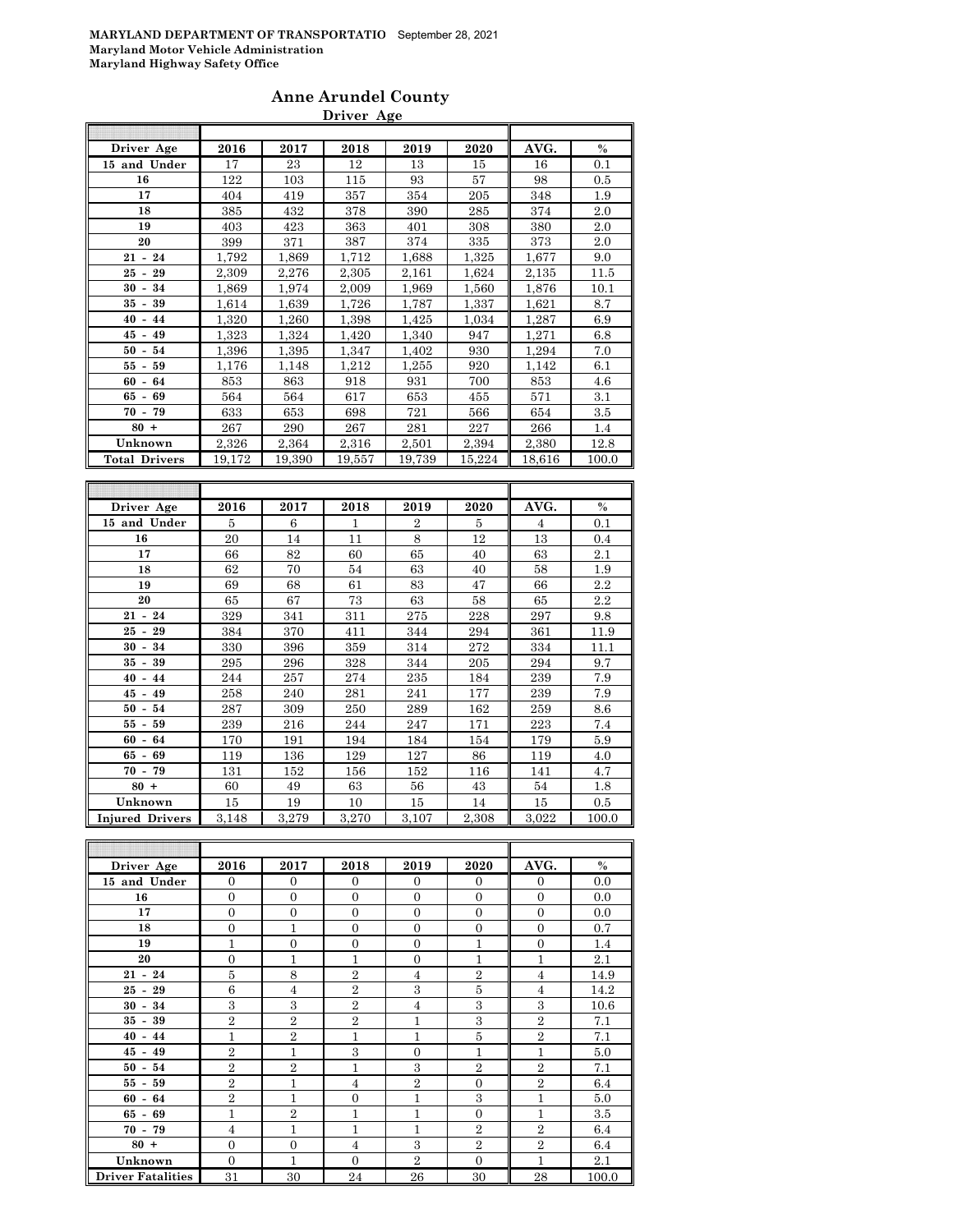| Driver Gender        | 2016   | 2017   | 2018   | 2019   | 2020   | AVG.   | $\%$  |
|----------------------|--------|--------|--------|--------|--------|--------|-------|
| Male                 | 10,046 | 9,784  | 9,920  | 10,016 | 7,965  | 9,546  | 51.3  |
| Female               | 6,715  | 7,121  | 7,210  | 7,158  | 4,878  | 6,616  | 35.5  |
| Unknown              | 2,411  | 2,485  | 2,427  | 2,565  | 2,381  | 2,454  | 13.2  |
| <b>Total Drivers</b> | 19,172 | 19,390 | 19,557 | 19,739 | 15,224 | 18,616 | 100.0 |
|                      |        |        |        |        |        |        |       |
|                      |        |        |        |        |        |        |       |
|                      |        |        |        |        |        |        |       |

## **Anne Arundel County Driver Gender**

 $\overline{a}$ 

| Driver Gender          | 2016  | 2017  | 2018  | 2019  | 2020  | AVG.  | $\%$    |
|------------------------|-------|-------|-------|-------|-------|-------|---------|
| Male                   | ,549  | 1,562 | 1,573 | 1,486 | 1,235 | 1,481 | 49.0    |
| Female                 | ,566  | 1,678 | 1,662 | 1,598 | 1,058 | 1,512 | 50.0    |
| Unknown                | 33    | 39    | 35    | 23    | 15    | 29    | $1.0\,$ |
| <b>Driver Injuries</b> | 3,148 | 3,279 | 3,270 | 3,107 | 2,308 | 3,022 | 100.0   |
|                        |       |       |       |       |       |       |         |

| Driver Gender            | 2016 | 2017 | 2018 | 2019   | 2020 | AVG. | $\frac{0}{0}$ |
|--------------------------|------|------|------|--------|------|------|---------------|
| Male                     | 25   | 25   | 18   | l6     | 23   | 21   | 75.9          |
| Female                   |      |      |      |        |      |      | 22.7          |
| Unknown                  |      |      |      |        |      |      |               |
| <b>Driver Fatalities</b> | 31   | 30   | 24   | $26\,$ | 30   | 28   | 100.0         |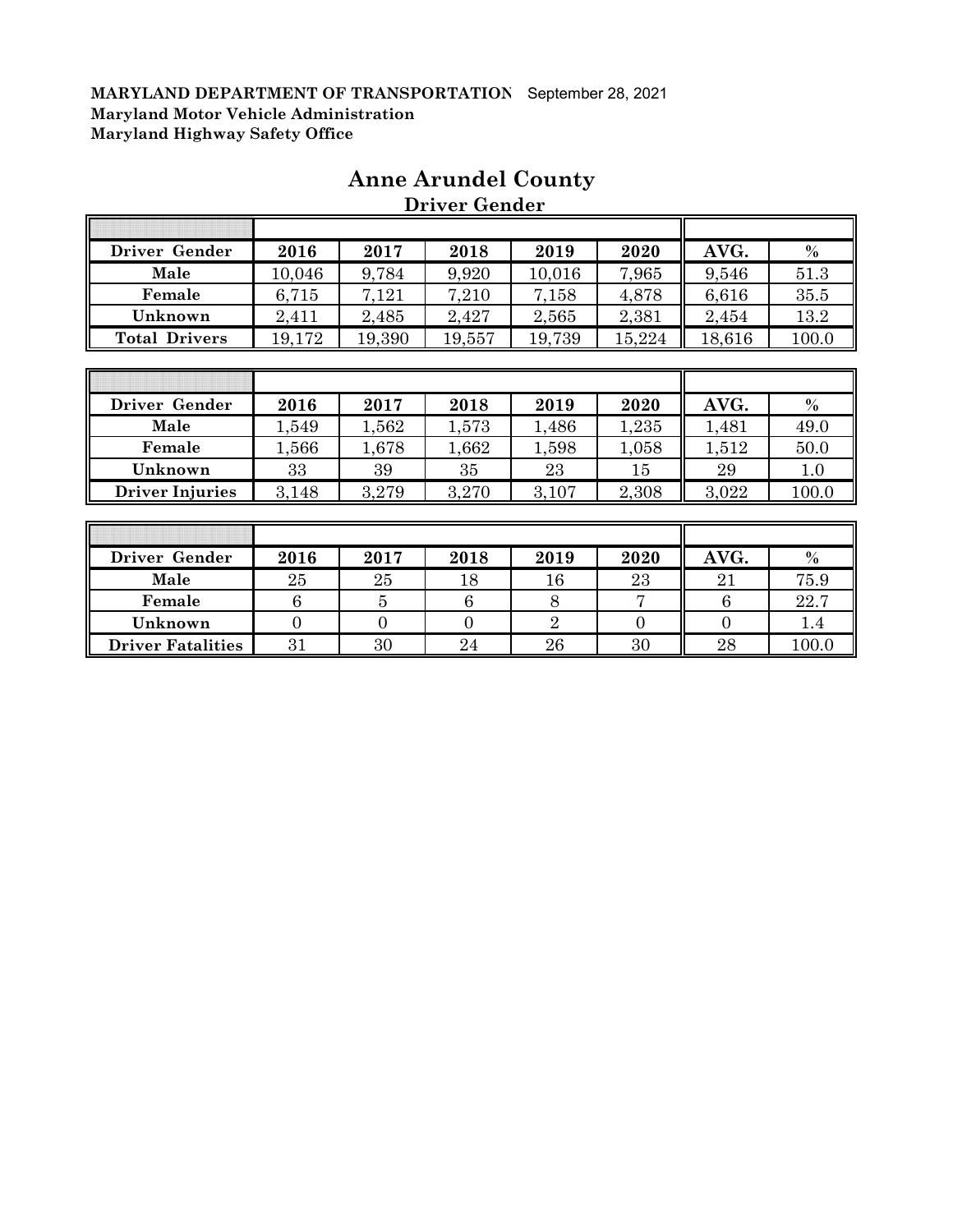#### **Anne Arundel County Driver Safety Equipment Use**

| <b>Safety Equipment</b>                       | 2016                               | 2017                               | 2018                  | 2019                               | 2020                               | AVG.                               | $\frac{0}{0}$ |
|-----------------------------------------------|------------------------------------|------------------------------------|-----------------------|------------------------------------|------------------------------------|------------------------------------|---------------|
| <b>Not Applicable</b>                         | 679                                | 590                                | 552                   | 725                                | 722                                | 654                                | 3.5           |
| None                                          | 302                                | 229                                | 251                   | 285                                | 248                                | 263                                | 1.4           |
| Lap belt only                                 | 84                                 | 65                                 | 95                    | 32                                 | 16                                 | 58                                 | 0.3           |
| Shoulder belt only                            | 128                                | 79                                 | 108                   | 73                                 | 65                                 | 91                                 | 0.5           |
| Shoulder/Lap belt(s)<br>Child/Youth restraint | 14,365                             | 14,567                             | 14,803                | 14,773                             | 10,786                             | 13,859                             | 74.4          |
| Child restraint forward                       | $\boldsymbol{0}$<br>$\overline{0}$ | $\boldsymbol{0}$<br>$\overline{2}$ | 0<br>$\mathbf{1}$     | 0<br>$\overline{0}$                | $\boldsymbol{0}$<br>$\overline{0}$ | 0<br>$\mathbf{1}$                  | 0.0<br>0.0    |
| Child restraint rear                          | $\overline{0}$                     | $\mathbf{0}$                       | $\mathbf{0}$          | 1                                  | 0                                  | $\overline{0}$                     | 0.0           |
| <b>Booster seat</b>                           | $\overline{0}$                     | $\mathbf{0}$                       | $\overline{0}$        | $\overline{0}$                     | $\Omega$                           | $\Omega$                           | 0.0           |
| Child restraint unknow                        | $\overline{2}$                     | 3                                  | 1                     | 1                                  | $\overline{2}$                     | $\overline{2}$                     | 0.0           |
| Mc/Bike helmet                                | 89                                 | 76                                 | 86                    | 79                                 | 74                                 | 81                                 | 0.4           |
| Mc/bike shield only                           | $\overline{2}$                     | $\mathbf{0}$                       | 1                     | $\overline{2}$                     | $\mathbf{1}$                       | 1                                  | 0.0           |
| Mc/bike helmet & shield                       | 42                                 | 56                                 | 47                    | 43                                 | 51                                 | 48                                 | 0.3           |
| Protective pads                               | $\overline{0}$                     | 1                                  | $\overline{2}$        | 1                                  | 1                                  | 1                                  | 0.0           |
| Reflective clothing<br>Lighting               | 1<br>$\overline{0}$                | 1<br>$\overline{0}$                | 1<br>$\overline{0}$   | 1<br>$\overline{0}$                | $\mathbf{1}$<br>$\overline{0}$     | 1<br>$\overline{0}$                | 0.0<br>0.0    |
| Air bag only                                  | $\overline{0}$                     | $\overline{0}$                     | $\overline{0}$        | $\overline{0}$                     | $\overline{0}$                     | $\overline{0}$                     | 0.0           |
| Air bag and belts                             | $\overline{0}$                     | $\overline{0}$                     | $\overline{0}$        | $\overline{0}$                     | $\overline{0}$                     | $\overline{0}$                     | 0.0           |
| Other                                         | 18                                 | 21                                 | 8                     | 8                                  | 14                                 | 14                                 | 0.1           |
| Unknown                                       | 3,460                              | 3,700                              | 3.601                 | 3,715                              | 3,243                              | 3,544                              | 19.0          |
| <b>Total Drivers</b>                          | 19,172                             | 19,390                             | 19,557                | 19.739                             | 15,224                             | 18.616                             | 100.0         |
|                                               |                                    |                                    |                       |                                    |                                    |                                    |               |
|                                               |                                    |                                    |                       |                                    |                                    |                                    |               |
| <b>Safety Equipment</b>                       | 2016                               | 2017                               | 2018                  | 2019                               | 2020                               | AVG.                               | $\%$          |
| Not Applicable<br>None                        | 69<br>106                          | 63<br>85                           | 58<br>80              | 82<br>90                           | 75<br>84                           | 69<br>89                           | 2.3<br>2.9    |
| Lap belt only                                 | 20                                 | 13                                 | 10                    | 8                                  | $\overline{2}$                     | 11                                 | 0.4           |
| Shoulder belt only                            | 26                                 | 14                                 | 19                    | 14                                 | 11                                 | 17                                 | 0.6           |
| Shoulder/Lap belt(s)                          | 2,584                              | 2,714                              | 2,735                 | 2,587                              | 1,851                              | 2,494                              | 82.5          |
| Child/Youth restraint                         | $\overline{0}$                     | $\mathbf{0}$                       | $\overline{0}$        | $\overline{0}$                     | $\overline{0}$                     | $\overline{0}$                     | 0.0           |
| Child restraint forward                       | 0                                  | 1                                  | $\boldsymbol{0}$      | 0                                  | 0                                  | $\boldsymbol{0}$                   | 0.0           |
| Child restraint rear                          | $\overline{0}$                     | $\overline{0}$                     | $\overline{0}$        | $\overline{0}$                     | 0                                  | $\overline{0}$                     | 0.0           |
| <b>Booster</b> seat                           | $\overline{0}$                     | $\mathbf{0}$                       | $\overline{0}$        | $\overline{0}$                     | $\overline{0}$                     | $\overline{0}$                     | 0.0           |
| Child restraint unknow                        | $\boldsymbol{0}$                   | 1                                  | 0                     | $\boldsymbol{0}$                   | $\mathbf{1}$                       | $\boldsymbol{0}$                   | 0.0           |
| Mc/Bike helmet<br>Mc/bike shield only         | 67<br>$\overline{2}$               | 55<br>$\boldsymbol{0}$             | 68<br>1               | 61<br>1                            | 50<br>1                            | 60<br>1                            | 2.0<br>0.0    |
| Mc/bike helmet & shield                       | 32                                 | 47                                 | 35                    | 33                                 | 32                                 | 36                                 | 1.2           |
| Protective pads                               | $\overline{0}$                     | $\mathbf{0}$                       | $\overline{0}$        | $\overline{0}$                     | $\overline{0}$                     | $\overline{0}$                     | 0.0           |
| Reflective clothing                           | $\overline{0}$                     | $\mathbf{0}$                       | $\overline{0}$        | $\overline{0}$                     | $\overline{0}$                     | $\overline{0}$                     | 0.0           |
| Lighting                                      | $\mathbf{0}$                       | $\boldsymbol{0}$                   | $\boldsymbol{0}$      | $\boldsymbol{0}$                   | $\overline{0}$                     | $\boldsymbol{0}$                   | 0.0           |
| Air bag only                                  | $\boldsymbol{0}$                   | $\mathbf{0}$                       | 0                     | 0                                  | $\mathbf{0}$                       | $\mathbf{0}$                       | 0.0           |
| Air bag and belts                             | $\overline{0}$                     | $\mathbf{0}$                       | $\overline{0}$        | $\overline{0}$                     | $\overline{0}$                     | $\overline{0}$                     | 0.0           |
| Other                                         | $\overline{2}$                     | $\overline{2}$                     | 0                     | $\overline{2}$                     | 1                                  | 1                                  | 0.0           |
| Unknown<br><b>Driver Injuries</b>             | 240                                | 284<br>3.279                       | 264                   | 229<br>3.107                       | 200                                | 243                                | 8.1           |
|                                               | 3,148                              |                                    | 3,270                 |                                    | 2,308                              | 3,022                              | 100.0         |
|                                               |                                    |                                    |                       |                                    |                                    |                                    |               |
| <b>Safety Equipment</b>                       | 2016                               | 2017                               | 2018                  | 2019                               | 2020                               | AVG.                               | %             |
| Not Applicable                                | 0                                  | 0                                  | 0                     | 0                                  | 0                                  | 0                                  | 0.0           |
| None                                          | 11                                 | 9                                  | 7                     | 3                                  | 9                                  | 8                                  | 27.7          |
| Lap belt only                                 | $\boldsymbol{0}$                   | $\boldsymbol{0}$                   | $\mathbf{0}$          | $\overline{0}$                     | $\overline{0}$                     | $\overline{0}$                     | 0.0           |
| Shoulder belt only                            | $\boldsymbol{0}$                   | $\boldsymbol{0}$                   | $\boldsymbol{0}$      | $\boldsymbol{0}$                   | 0                                  | $\boldsymbol{0}$                   | 0.0           |
| Shoulder/Lap belt(s)<br>Child/Youth restraint | 11<br>$\mathbf{0}$                 | 13<br>$\boldsymbol{0}$             | 9<br>$\boldsymbol{0}$ | 11<br>$\boldsymbol{0}$             | 9<br>$\boldsymbol{0}$              | 11<br>$\boldsymbol{0}$             | 37.6          |
| Child restraint forward                       | $\boldsymbol{0}$                   | $\boldsymbol{0}$                   | $\boldsymbol{0}$      | $\boldsymbol{0}$                   | $\boldsymbol{0}$                   | $\boldsymbol{0}$                   | 0.0<br>0.0    |
| Child restraint rear                          | $\boldsymbol{0}$                   | $\boldsymbol{0}$                   | 0                     | $\boldsymbol{0}$                   | $\boldsymbol{0}$                   | $\boldsymbol{0}$                   | 0.0           |
| <b>Booster seat</b>                           | 0                                  | $\boldsymbol{0}$                   | $\boldsymbol{0}$      | $\boldsymbol{0}$                   | $\boldsymbol{0}$                   | $\boldsymbol{0}$                   | 0.0           |
| Child restraint unk.                          | $\overline{0}$                     | $\mathbf{0}$                       | $\overline{0}$        | $\mathbf{0}$                       | $\overline{0}$                     | $\overline{0}$                     | 0.0           |
| Mc/Bike helmet                                | 8                                  | $\overline{4}$                     | 6                     | 5                                  | $\,6$                              | 6                                  | 20.6          |
| Mc/bike shield only                           | $\overline{0}$                     | $\boldsymbol{0}$                   | $\boldsymbol{0}$      | $\overline{0}$                     | 0                                  | $\overline{0}$                     | 0.0           |
| Mc/bike helmet & shield                       | $\boldsymbol{0}$                   | $\mathbf{1}$                       | $\mathbf{1}$          | $\overline{4}$                     | 5                                  | $\overline{2}$                     | 7.8           |
| Protective pads                               | 0<br>$\overline{0}$                | 0<br>$\mathbf{0}$                  | 0<br>$\overline{0}$   | $\boldsymbol{0}$<br>$\overline{0}$ | $\boldsymbol{0}$<br>$\overline{0}$ | $\boldsymbol{0}$<br>$\overline{0}$ | 0.0           |
| Reflective clothing<br>Lighting               | $\boldsymbol{0}$                   | 0                                  | 0                     | 0                                  | 0                                  | 0                                  | 0.0<br>0.0    |
| Air bag only                                  | $\overline{0}$                     | $\mathbf{0}$                       | $\boldsymbol{0}$      | $\boldsymbol{0}$                   | $\boldsymbol{0}$                   | $\boldsymbol{0}$                   | 0.0           |
| Air bag and belts                             | $\boldsymbol{0}$                   | $\boldsymbol{0}$                   | 0                     | $\boldsymbol{0}$                   | $\boldsymbol{0}$                   | 0                                  | 0.0           |
| Other                                         | $\mathbf{0}$                       | $\overline{0}$                     | $\overline{0}$        | $\overline{0}$                     | $\overline{0}$                     | $\overline{0}$                     | 0.0           |
| Unknown                                       | $\mathbf{1}$                       | 3                                  | $\mathbf{1}$          | 3                                  | $\mathbf{1}$                       | $\overline{2}$                     | 6.4           |
| <b>Driver Fatalities</b>                      | 31                                 | 30                                 | 24                    | 26                                 | 30                                 | 28                                 | 100.0         |

**Note: None & Air Bag are counted as no safety equipment in use.**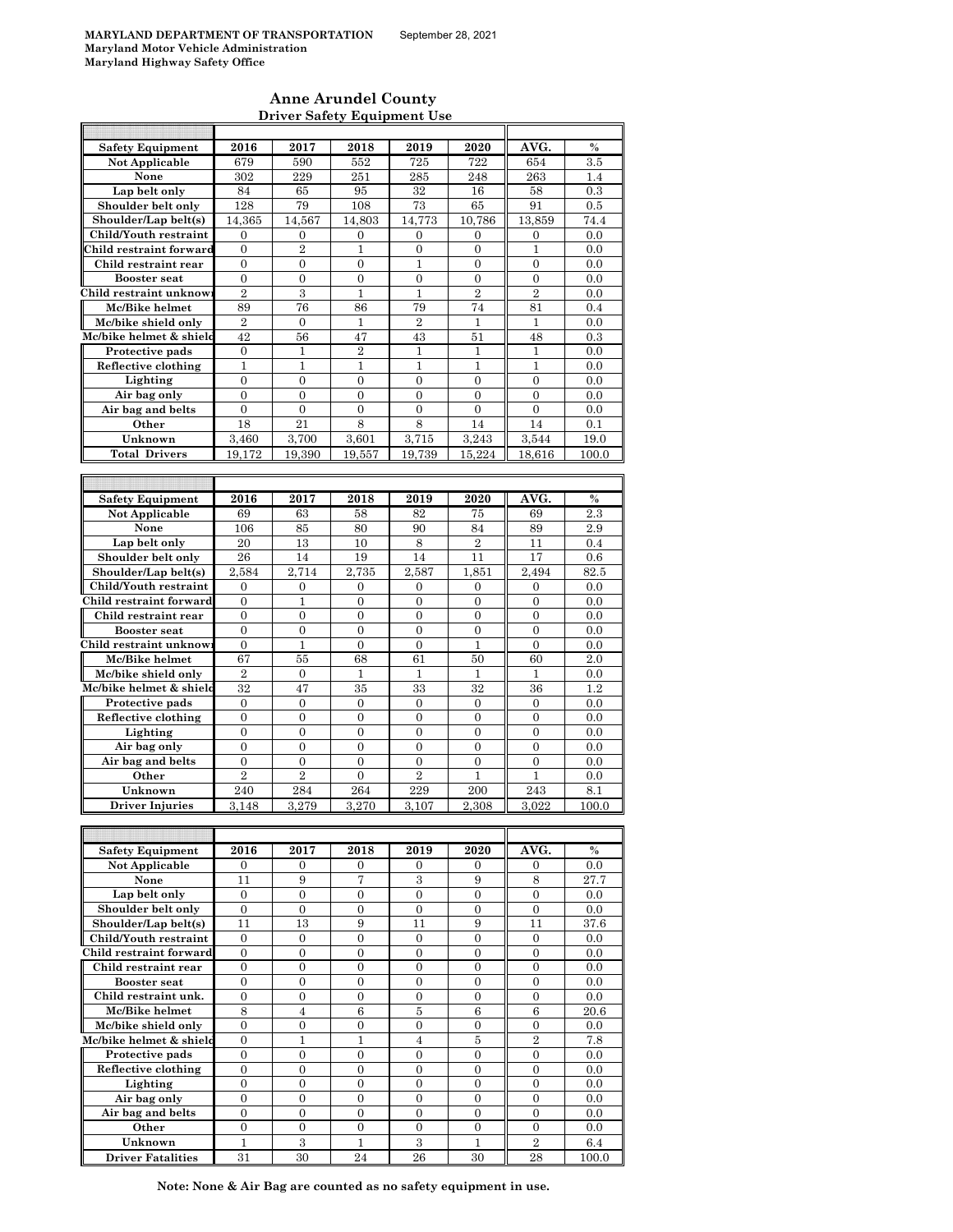#### **Anne Arundel County Passenger Age**

| Passenger Age                        | 2016             | 2017             | 2018             | 2019             | 2020             | AVG.             | $\%$          |
|--------------------------------------|------------------|------------------|------------------|------------------|------------------|------------------|---------------|
| Under 5                              | 596              | 619              | 656              | 647              | 396              | 583              | 10.5          |
| $5-9$                                | 549              | 695              | 710              | 810              | 322              | 617              | 11.2          |
| $10 - 11$                            | 261              | 276              | 280              | 393              | 123              | 267              | 4.8           |
| $12 - 13$                            | 294              | 293              | 273              | 388              | 149              | 279              | 5.1           |
| $14 - 15$                            | 291              | 382              | 460              | 338              | 196              | 333              | 6.0           |
| $16 - 17$                            | 333              | 437              | 447              | 405              | 261              | 377              | 6.8           |
| $18 - 19$                            | 249              | 423              | 341              | 338              | 256              | 321              | 5.8           |
| $20 - 24$                            | 547              | 632              | 548              | 573              | 477              | 555              | 10.1          |
| 29<br>25<br>$\sim$                   | 425              | 423              | 432              | 469              | 335              | 417              | 7.5           |
| $30 - 34$                            | 332              | 394              | 391              | 320              | 297              | 347              | 6.3           |
| $35 - 39$                            | 236              | 232              | 268              | 278              | 220              | 247              | 4.5           |
| $40 - 44$                            | 191              | 177              | 238              | 196              | 142              | 189              | 3.4           |
|                                      | 192              |                  | 224              |                  |                  |                  |               |
| 45<br>$-49$                          |                  | 158              |                  | 189              | 157              | 184              | 3.3           |
| $50 - 54$                            | 160              | 196              | 222              | 187              | 121              | 177              | 3.2           |
| $-59$<br>55                          | 177              | 180              | 200              | 206              | 137              | 180              | 3.3           |
| $60 - 64$                            | 127              | 119              | 142              | 156              | 110              | 131              | 2.4           |
| $65 - 69$                            | 90               | 99               | 115              | 121              | 60               | 97               | 1.8           |
| 79<br>70<br>$\blacksquare$           | 121              | 117              | 170              | 163              | 89               | 132              | 2.4           |
| $80 +$                               | 71               | 93               | 105              | 117              | 73               | 92               | 1.7           |
| Unknown                              | $\overline{2}$   | 3                | $\overline{0}$   | $\boldsymbol{0}$ | 0                | 1                | 0.0           |
| <b>Total Passengers</b>              | 5,244            | 5,948            | 6,222            | 6,294            | 3,921            | 5,526            | 100.0         |
|                                      |                  |                  |                  |                  |                  |                  |               |
|                                      |                  |                  |                  |                  |                  |                  |               |
| Passenger Age                        | 2016             | 2017             | 2018             | 2019             | 2020             | AVG.             | $\frac{0}{0}$ |
| Under 5                              | 98               | 127              | 136              | 94               | 55               | 102              | 9.4           |
| $5-9$                                | 93               | 124              | 127              | 93               | 47               | 97               | 8.9           |
| $10 - 11$                            | 53               | 41               | 51               | 33               | 22               | 40               | 3.7           |
| $12 - 13$                            | 38               | 38               | 40               | 38               | 19               | 35               | 3.2           |
| $14 - 15$                            | 38               | 52               | 58               | 40               | 16               | 41               | 3.8           |
| $16 - 17$                            | 64               | 64               | 58               | 59               | 44               | 58               | 5.3           |
| $18 - 19$                            | 51               | 49               | 56               | 75               | 41               | 54               | 5.0           |
| $20 - 24$                            | 117              | 133              | 108              | 106              | 95               | 112              | $10.3\,$      |
| $25 - 29$                            | 96               | 101              | 102              | 107              | 65               | 94               | 8.7           |
| $30 -$<br>34                         | 77               | 90               | 92               | 82               | 45               | 77               | 7.1           |
| $35 - 39$                            | 49               | 52               | 76               | 60               | 63               | 60               | 5.5           |
| $40 - 44$                            | 48               | 48               | 62               | 49               | 36               | 49               | 4.5           |
| 45<br>$-49$                          | 46               | 35               | 57               | 50               | 43               | 46               | 4.2           |
| $50 - 54$                            | 42               | 50               | 56               | 51               | 33               | 46               | 4.3           |
| 55<br>- 59                           | 57               | 48               | 54               | 55               | 38               | 50               | 4.6           |
| 64<br>60<br>$\overline{\phantom{a}}$ | 38               | 39               | 44               | 35               | 31               | 37               | 3.4           |
| 65<br>$-69$                          | 31               | 31               | 29               | 33               | 14               | 28               | 2.5           |
| $70 - 79$                            | 36               | 40               | 42               | 56               | 34               | 42               | 3.8           |
| $80 +$                               | 11               | 26               | 20               | 27               | 14               | 20               | 1.8           |
| Unknown                              | $\boldsymbol{0}$ | $\boldsymbol{0}$ | $\boldsymbol{0}$ | $\boldsymbol{0}$ | 0                | $\boldsymbol{0}$ | 0.0           |
|                                      |                  |                  |                  |                  |                  |                  |               |
| <b>Injured Passengers</b>            | 1,083            | 1,188            | 1,268            | 1,143            | 755              | 1,087            | 100.0         |
|                                      |                  |                  |                  |                  |                  |                  |               |
| Passenger Age                        | 2016             | 2017             | 2018             | 2019             | 2020             | AVG.             | $\%$          |
| Under 5                              | $\overline{0}$   | $\overline{0}$   | $\mathbf{1}$     | $\overline{0}$   | $\boldsymbol{0}$ | 0                | $\!3.2\!$     |
| $5-9$                                | 0                | $\mathbf{0}$     | $\boldsymbol{0}$ | 0                | $\boldsymbol{0}$ | 0                | 0.0           |
| $10 - 11$                            | $\boldsymbol{0}$ | $\mathbf{0}$     | $\boldsymbol{0}$ | $\mathbf{0}$     | $\boldsymbol{0}$ | $\mathbf{0}$     | 0.0           |
|                                      |                  |                  |                  |                  |                  |                  |               |
| $12 - 13$                            | $\boldsymbol{0}$ | $\boldsymbol{0}$ | $\boldsymbol{0}$ | $\boldsymbol{0}$ | $\boldsymbol{0}$ | $\boldsymbol{0}$ | 0.0           |
| $14 - 15$                            | $\boldsymbol{0}$ | $\boldsymbol{0}$ | $\boldsymbol{0}$ | $\boldsymbol{0}$ | $\boldsymbol{0}$ | $\boldsymbol{0}$ | 0.0           |
| $16 - 17$                            | $\boldsymbol{0}$ | $\boldsymbol{0}$ | $\mathbf{1}$     | 1                | $\boldsymbol{0}$ | $\boldsymbol{0}$ | $6.5\,$       |

**18 - 19** 0 0 1 0 0 0 0 1 0 0 6.5 **20 - 24** 1 1 1 2 0 0 1 1 2.9

**25 - 29** 1 2 1 2 1 0 2 1 1 19.4 **30 - 34** 0 0 0 0 0 0 0 0 0 0.0 **35 - 39** 0 0 0 1 0 0 0 0 3.2 **40 - 44** 1 0 0 0 0 0 0 3.2 **45 - 49** 1 1 0 1 1 1 0 1 1 9.7 **50 - 54** 0 0 0 0 0 0 1 0 3.2 **55 - 59** 0 0 2 1 0 1 9.7 **60 - 64** 0 0 0 1 0 0 0 0 3.2 **65 - 69** 0 0 0 0 0 0 0.0 **70 - 79** 0 0 0 0 1 0 0 0 3.2 **80 +** 1 | 2 | 1 | 0 | 1 | 1 | 16.1 **Unknown** 0 0 0 0 0 0 0.0

**Passenger Fatalities**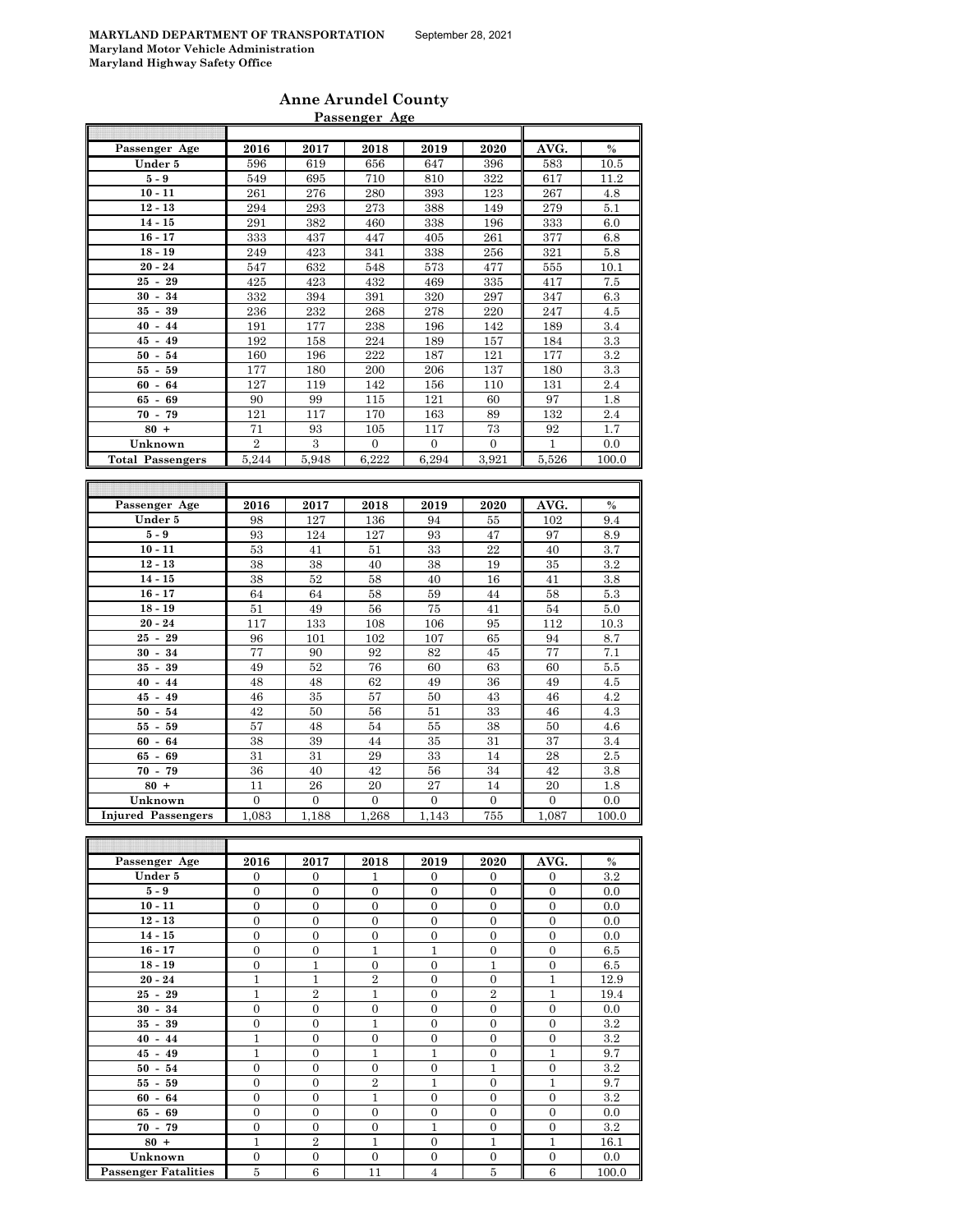| Passenger Gender          | 2016           | 2017           | 2018  | 2019           | 2020           | AVG.           | $\%$          |
|---------------------------|----------------|----------------|-------|----------------|----------------|----------------|---------------|
| Male                      | 2,565          | 2,840          | 2,969 | 2,972          | 1,832          | 2,636          | 47.7          |
| Female                    | 2,586          | 3,034          | 3,187 | 3,260          | 2,032          | 2,820          | 51.0          |
| Unknown                   | 93             | 74             | 66    | 62             | 57             | 70             | 1.3           |
| <b>Total Passengers</b>   | 5,244          | 5,948          | 6,222 | 6,294          | 3,921          | 5,526          | 100.0         |
|                           |                |                |       |                |                |                |               |
|                           |                |                |       |                |                |                |               |
| Passenger Gender          | 2016           | 2017           | 2018  | 2019           | 2020           | AVG.           | $\%$          |
| Male                      | 458            | 470            | 503   | 460            | 293            | 437            | 40.2          |
| Female                    | 611            | 698            | 753   | 678            | 460            | 640            | 58.9          |
| Unknown                   | 14             | 20             | 12    | 5              | $\overline{2}$ | 11             | 1.0           |
| <b>Passenger Injuries</b> | 1,083          | 1,188          | 1,268 | 1,143          | 755            | 1,087          | 100.0         |
|                           |                |                |       |                |                |                |               |
|                           |                |                |       |                |                |                |               |
| Passenger Gender          | 2016           | 2017           | 2018  | 2019           | 2020           | AVG.           | $\frac{0}{0}$ |
| Male                      |                | $\overline{2}$ |       | 3              |                | 3              | 45.2          |
| Female                    | 4              | 4              | 3     |                | 4              | 3              | 51.6          |
| Unknown                   | $\overline{0}$ | $\overline{0}$ |       | $\overline{0}$ | $\overline{0}$ | $\overline{0}$ | $3.2\,$       |

**Passenger Fatalities** 5 6 6 11 4 5 6 100.0

## **Anne Arundel County Passenger Gender**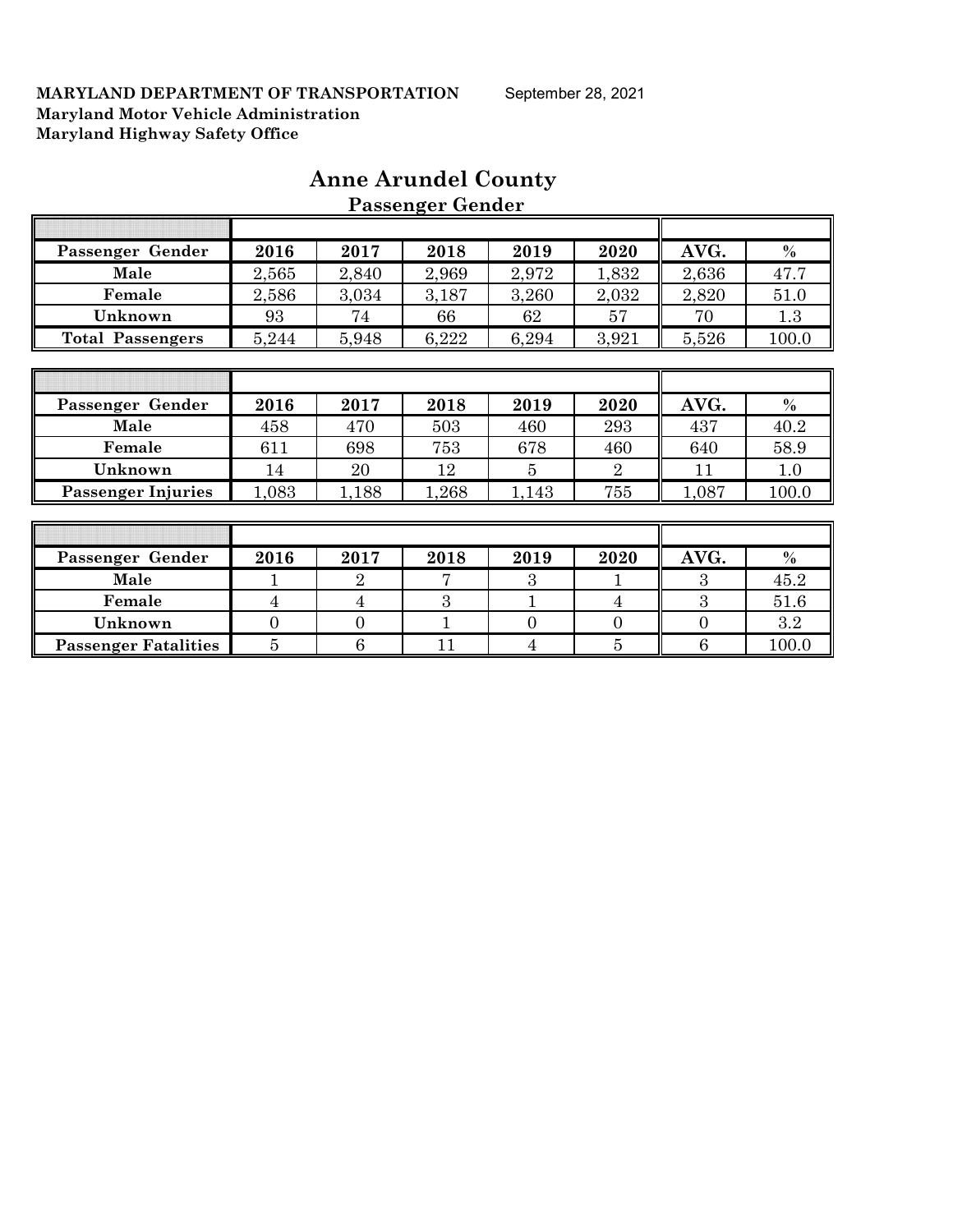## **Anne Arundel County Passenger Safety Equipment Use**

| <b>Safety Equipment</b>   | 2016           | 2017             | 2018             | 2019           | 2020           | AVG.           | $\%$          |
|---------------------------|----------------|------------------|------------------|----------------|----------------|----------------|---------------|
| Not Applicable            | 347            | 376              | 236              | 340            | 199            | 300            | 5.4           |
| None                      | 543            | 840              | 766              | 885            | 254            | 658            | 11.9          |
| Lap belt only             | 79             | 61               | 155              | 60             | 19             | 75             | 1.4           |
| Shoulder belt only        | 26             | 10               | 17               | 14             | 10             | 15             | 0.3           |
| Shoulder/Lap belt(s)      | 3,249          | 3,449            | 3,865            | 3,717          | 2,742          | 3,404          | 61.6          |
| Child/Youth restraint     | $\Omega$       | $\Omega$         | $\Omega$         | $\theta$       | $\theta$       | $\theta$       | 0.0           |
| Child restraint forward   | 358            | 426              | 438              | 408            | 246            | 375            | 6.8           |
| Child restraint rear      | 123            | 139              | 181              | 164            | 67             | 135            | 2.4           |
| <b>Booster</b> seat       | 59             | 77               | 82               | 58             | 43             | 64             | 1.2           |
| Child restraint unk.      | 52             | 45               | 61               | 54             | 21             | 47             | 0.8           |
| Mc/Bike helmet            | 5              | 5                | 5                | 7              | 6              | 6              | 0.1           |
| Mc/bike shield only       | $\overline{0}$ | $\overline{0}$   | $\overline{0}$   | $\mathbf{0}$   | $\mathbf{0}$   | $\overline{0}$ | 0.0           |
| Mc/bike helmet & shield   | 6              | 3                | $\overline{0}$   | $\overline{4}$ | 7              | $\overline{4}$ | 0.1           |
| Protective pads           | $\overline{0}$ | $\overline{0}$   | 12               | $\overline{4}$ | $\overline{0}$ | 3              | 0.1           |
| Reflective clothing       | $\overline{0}$ | $\overline{0}$   | $\overline{0}$   | $\overline{0}$ | $\overline{0}$ | $\overline{0}$ | 0.0           |
| Lighting                  | $\overline{0}$ | $\overline{0}$   | $\overline{0}$   | $\mathbf{0}$   | $\overline{0}$ | $\overline{0}$ | 0.0           |
| Air bag only              | $\theta$       | $\theta$         | $\theta$         | $\theta$       | $\theta$       | $\theta$       | 0.0           |
| Air bag and belts         | $\mathbf{0}$   | $\overline{0}$   | $\overline{0}$   | $\overline{0}$ | $\mathbf{0}$   | $\overline{0}$ | 0.0           |
| Other                     | 25             | 41               | 14               | 9              | 13             | 20             | 0.4           |
| Unknown                   | 372            | 476              | 390              | 570            | 294            | 420            | 7.6           |
| <b>Total Passengers</b>   | 5.244          | 5.948            | 6.222            | 6.294          | 3.921          | 5.526          | 100.0         |
|                           |                |                  |                  |                |                |                |               |
|                           |                |                  |                  |                |                |                |               |
| <b>Safety Equipment</b>   | 2016           | 2017             | 2018             | 2019           | 2020           | AVG.           | $\frac{0}{0}$ |
| Not Applicable            | 24             | 16               | 19               | 35             | 40             | 27             | 2.5           |
| None                      | 98             | 88               | 56               | 70             | 32             | 69             | 6.3           |
| Lap belt only             | 15             | 15               | 11               | 3              | 3              | 9              | 0.9           |
| Shoulder belt only        | 10             | $\boldsymbol{0}$ | 5                | $\mathbf{1}$   | 5              | $\overline{4}$ | 0.4           |
| Shoulder/Lap belt(s)      | 732            | 820              | 886              | 815            | 551            | 761            | 70.0          |
| Child/Youth restraint     | $\overline{0}$ | $\Omega$         | $\overline{0}$   | $\mathbf{0}$   | $\mathbf{0}$   | $\overline{0}$ | 0.0           |
| Child restraint forward   | 69             | 82               | 96               | 48             | 36             | 66             | 6.1           |
| Child restraint rear      | 16             | 38               | 46               | 33             | 9              | 28             | 2.6           |
| <b>Booster</b> seat       | 13             | $\,8\,$          | 17               | 10             | 12             | 12             | 1.1           |
| Child restraint unk.      | 13             | 17               | 9                | 8              | 3              | 10             | 0.9           |
| Mc/Bike helmet            | 3              | 5                | $\overline{2}$   | $\overline{5}$ | 6              | $\overline{4}$ | 0.4           |
| Mc/bike shield only       | $\overline{0}$ | $\overline{0}$   | $\overline{0}$   | $\overline{0}$ | $\overline{0}$ | $\overline{0}$ | 0.0           |
| Mc/bike helmet & shield   | $\overline{5}$ | 3                | $\boldsymbol{0}$ | $\overline{4}$ | 5              | 3              | 0.3           |
| Protective pads           | $\overline{0}$ | $\overline{0}$   | $\overline{0}$   | $\overline{0}$ | $\overline{0}$ | $\overline{0}$ | 0.0           |
| Reflective clothing       | 0              | $\overline{0}$   | $\overline{0}$   | $\mathbf{0}$   | $\mathbf{0}$   | $\overline{0}$ | 0.0           |
| Lighting                  | $\overline{0}$ | $\overline{0}$   | $\overline{0}$   | $\mathbf{0}$   | $\overline{0}$ | $\overline{0}$ | 0.0           |
| Air bag only              | $\theta$       | $\theta$         | $\theta$         | $\theta$       | $\overline{0}$ | $\theta$       | 0.0           |
| Air bag and belts         | $\overline{0}$ | $\overline{0}$   | $\overline{0}$   | $\mathbf{0}$   | $\mathbf{0}$   | $\overline{0}$ | 0.0           |
| Other                     | $\overline{5}$ | $\overline{2}$   | $\overline{3}$   | $\overline{3}$ | $\mathbf{1}$   | 3              | 0.3           |
| Unknown                   | 80             | 94               | 118              | 108            | 52             | 90             | 8.3           |
| <b>Passenger Injuries</b> | 1,083          | 1,188            | 1,268            | 1,143          | 755            | 1,087          | 100.0         |
|                           |                |                  |                  |                |                |                |               |
|                           |                |                  |                  |                |                |                |               |
| <b>Safety Equipment</b>   | 2016           | 2017             | 2018             | 2019           | 2020           | AVG.           | $\%$          |
| Not Applicable            | $\overline{0}$ | $\boldsymbol{0}$ | $\boldsymbol{0}$ | $\mathbf{0}$   | $\mathbf{0}$   | 0              | 0.0           |
|                           |                |                  |                  |                |                |                |               |

| Safety Equipment            | 2016                        | 2017           | 2018           | 2019           | 2020           | AVG.           | $\%$  |
|-----------------------------|-----------------------------|----------------|----------------|----------------|----------------|----------------|-------|
| Not Applicable              | $\Omega$                    | $\Omega$       | $\Omega$       | $\Omega$       | $\Omega$       | $\Omega$       | 0.0   |
| None                        | $\Omega$                    | 4              | 1              | $\Omega$       | 4              | $\overline{2}$ | 29.0  |
| Lap belt only               | $\Omega$                    | $\theta$       | $\theta$       | $\theta$       | $\Omega$       | $\Omega$       | 0.0   |
| Shoulder belt only          | $\Omega$                    | $\Omega$       | $\overline{0}$ | $\Omega$       | $\theta$       | $\Omega$       | 0.0   |
| Shoulder/Lap belt(s)        | 3                           | $\mathbf{1}$   | 5              | 4              | 1              | 3              | 45.2  |
| Child/Youth restraint       | $\Omega$                    | $\theta$       | $\theta$       | $\Omega$       | $\Omega$       | $\Omega$       | 0.0   |
| Child restraint forward     | $\Omega$                    | $\Omega$       | $\overline{0}$ | $\overline{0}$ | $\overline{0}$ | $\Omega$       | 0.0   |
| Child restraint rear        | $\Omega$                    | $\theta$       | $\theta$       | $\theta$       | $\Omega$       | $\Omega$       | 0.0   |
| <b>Booster seat</b>         | $\Omega$                    | $\Omega$       | $\Omega$       | $\Omega$       | $\theta$       | $\Omega$       | 0.0   |
| Child restraint unk.        | $\Omega$                    | $\Omega$       | $\Omega$       | $\Omega$       | $\theta$       | $\Omega$       | 0.0   |
| Mc/Bike helmet              | $\mathcal{D}_{\mathcal{L}}$ | $\theta$       | $\overline{2}$ | $\theta$       | $\Omega$       | 1              | 12.9  |
| Mc/bike shield only         | $\Omega$                    | $\overline{0}$ | $\overline{0}$ | $\mathbf{0}$   | $\mathbf{0}$   | $\Omega$       | 0.0   |
| Mc/bike helmet & shield     | $\Omega$                    | $\theta$       | $\theta$       | $\mathbf{0}$   | $\Omega$       | $\Omega$       | 0.0   |
| Protective pads             | $\Omega$                    | $\Omega$       | $\Omega$       | $\Omega$       | $\Omega$       | $\Omega$       | 0.0   |
| Reflective clothing         | $\Omega$                    | $\Omega$       | $\theta$       | $\Omega$       | $\Omega$       | $\Omega$       | 0.0   |
| Lighting                    | $\Omega$                    | $\Omega$       | $\Omega$       | $\Omega$       | $\theta$       | $\Omega$       | 0.0   |
| Air bag only                | $\Omega$                    | $\Omega$       | $\Omega$       | $\Omega$       | $\Omega$       | $\Omega$       | 0.0   |
| Air bag and belts           | $\Omega$                    | $\overline{0}$ | $\theta$       | $\mathbf{0}$   | $\mathbf{0}$   | $\theta$       | 0.0   |
| Other                       | $\Omega$                    | $\Omega$       | $\Omega$       | $\Omega$       | $\theta$       | $\Omega$       | 0.0   |
| Unknown                     | $\Omega$                    | 1              | 3              | $\Omega$       | $\Omega$       | 1              | 12.9  |
| <b>Passenger Fatalities</b> | 5                           | 6              | 11             | 4              | 5              | 6              | 100.0 |

**Note: None & Air Bag are counted as no safety equipment in use.**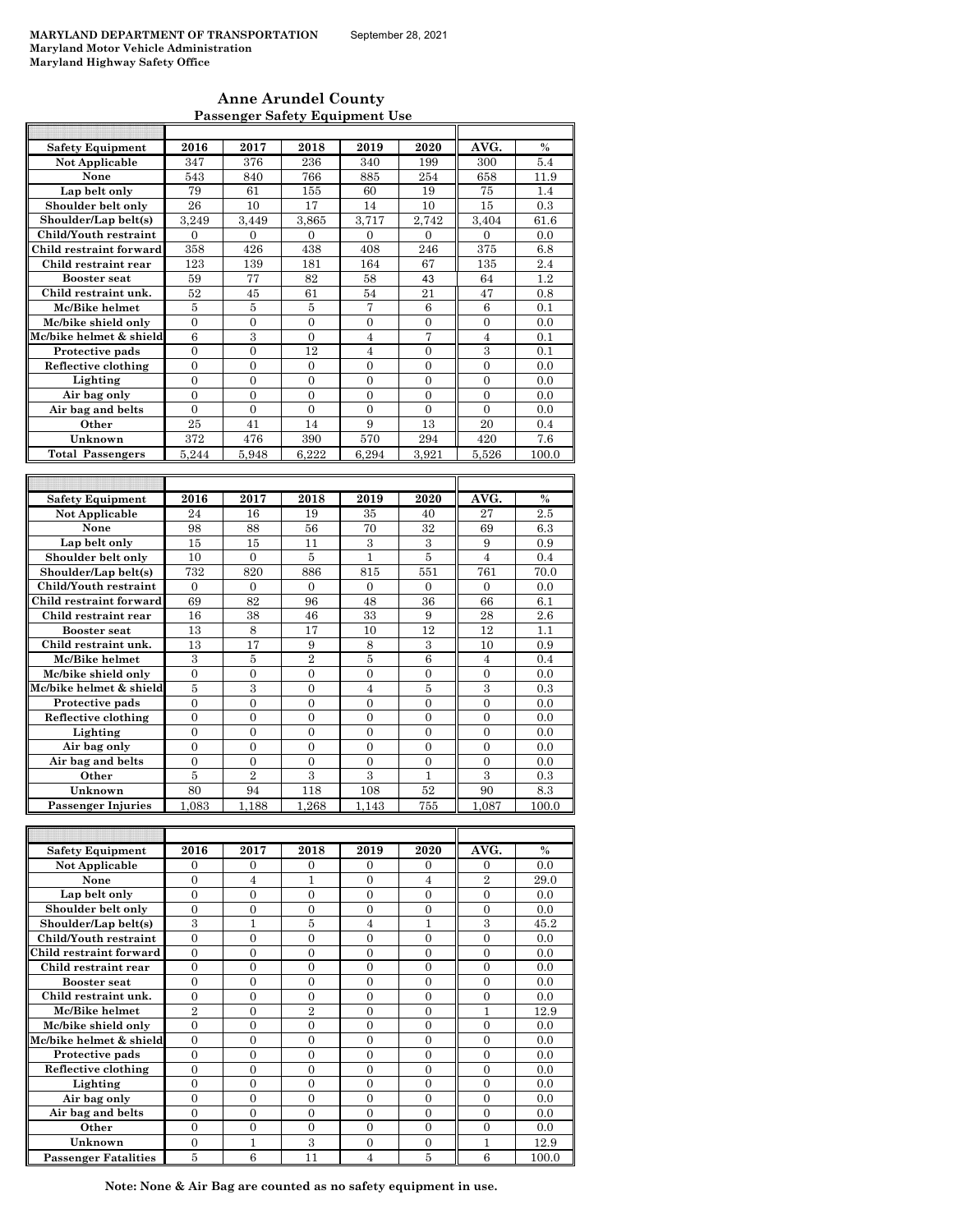## **Anne Arundel County Non-Motorist Age**

| Non-Motorist Age                     | 2016     | 2017     | 2018     | 2019     | 2020     | AVG.     | $\frac{0}{0}$ |
|--------------------------------------|----------|----------|----------|----------|----------|----------|---------------|
| Under 5                              | 6        | 10       | 9        | 8        | 7        | 8        | 2.2           |
| $5-9$                                | 10       | 18       | 19       | 7        | 10       | 13       | 3.5           |
| $10 -$<br>15                         | 33       | 39       | 29       | 37       | 21       | 32       | 8.6           |
| $16 - 17$                            | 13       | 14       | 15       | 19       | 7        | 14       | 3.7           |
| 18<br>19<br>$\blacksquare$           | 16       | 19       | 11       | 11       | 9        | 13       | 3.6           |
| 24<br>20<br>$\sim$                   | 37       | 25       | 36       | 34       | 24       | 31       | 8.4           |
| $25 -$<br>29                         | 24       | 38       | 43       | 46       | 35       | 37       | 10.1          |
| 30<br>34<br>$\blacksquare$           | 35       | 22       | 37       | 35       | 41       | 34       | 9.2           |
| 35<br>39<br>$\overline{\phantom{a}}$ | 27       | 29       | 26       | 34       | 21       | 27       | 7.4           |
| 40<br>44<br>$\overline{\phantom{a}}$ | 23       | 14       | 29       | 11       | 15       | 18       | 5.0           |
| 45<br>49<br>$\overline{\phantom{a}}$ | 24       | 28       | 38       | 16       | 19       | 25       | 6.8           |
| 50<br>54<br>$\overline{\phantom{a}}$ | 27       | 33       | 34       | 32       | 22       | 30       | 8.0           |
| 59<br>55<br>$\overline{\phantom{a}}$ | 25       | 20       | 37       | 26       | 16       | 25       | 6.7           |
| 64<br>60<br>$\sim$                   | 25       | 19       | 27       | 26       | 18       | 23       | $6.2\,$       |
| 65 -<br>69                           | 13       | 20       | 18       | 19       | 16       | 17       | 4.7           |
| 79<br>70 -                           | 10       | 20       | 13       | 8        | 20       | 14       | 3.8           |
| $80 +$                               | 7        | 8        | 6        | 11       | 9        | 8        | 2.2           |
| Unknown                              | $\theta$ | $\Omega$ | $\Omega$ | $\Omega$ | $\Omega$ | $\Omega$ | 0.0           |
| Total Non-Motorists                  | 355      | 376      | 427      | 380      | 310      | 370      | 100.0         |

| Non-Motorist Age   | 2016           | 2017     | 2018           | 2019     | 2020     | AVG.     | $\%$    |
|--------------------|----------------|----------|----------------|----------|----------|----------|---------|
| Under 5            | 5              | 7        | 8              | 6        | 6        | 6        | $2.2\,$ |
| $5-9$              | 8              | 17       | 17             | 6        | 9        | 11       | 3.9     |
| $10 - 15$          | 28             | 36       | 27             | 33       | 18       | 28       | 9.8     |
| $16 - 17$          | 9              | 13       | 11             | 17       | 7        | 11       | 3.9     |
| $18 - 19$          | 11             | 19       | $\overline{7}$ | 9        | 8        | 11       | 3.7     |
| $20 - 24$          | 32             | 22       | 32             | 28       | 16       | 26       | 8.9     |
| $25 -$<br>29       | 22             | 29       | 37             | 39       | 26       | 31       | 10.5    |
| $30 -$<br>34       | 34             | 20       | 26             | 27       | 27       | 27       | 9.2     |
| $35 -$<br>39       | 19             | 25       | 19             | 23       | 14       | 20       | 6.9     |
| $40 -$<br>44       | 18             | 11       | 19             | 7        | 10       | 13       | 4.5     |
| $45 - 49$          | 17             | 21       | 28             | 13       | 13       | 18       | 6.3     |
| $50 - 54$          | 21             | 27       | 29             | 23       | 18       | 24       | 8.1     |
| $55-$<br>59        | 18             | 17       | 28             | 19       | 10       | 18       | 6.3     |
| $60 -$<br>64       | 16             | 17       | 22             | 21       | 14       | 18       | $6.2\,$ |
| $65 -$<br>69       | 10             | 13       | 16             | 15       | 14       | 14       | 4.7     |
| $70 - 79$          | $\overline{7}$ | 13       | 8              | 6        | 14       | 10       | 3.3     |
| $80 +$             | $\overline{4}$ | 6        | $\mathbf{1}$   | 7        | 6        | 5        | 1.6     |
| Unknown            | $\Omega$       | $\theta$ | $\Omega$       | $\Omega$ | $\Omega$ | $\Omega$ | 0.0     |
| Inj. Non-Motorists | 279            | 313      | 335            | 299      | 230      | 291      | 100.0   |

| Non-Motorist Age             | 2016           | 2017           | 2018           | 2019           | 2020           | AVG.           | $\%$    |
|------------------------------|----------------|----------------|----------------|----------------|----------------|----------------|---------|
| Under 5                      | $\overline{0}$ | $\theta$       | $\theta$       | $\overline{0}$ | $\theta$       | $\mathbf{0}$   | 0.0     |
| $5-9$                        | $\mathbf{0}$   | $\overline{0}$ | $\overline{0}$ | $\mathbf{0}$   | $\mathbf{0}$   | $\mathbf{0}$   | 0.0     |
| $10 - 15$                    | 1              | $\overline{0}$ | $\mathbf{1}$   | 1              | $\overline{0}$ | $\mathbf{1}$   | 4.8     |
| $16 - 17$                    | $\overline{0}$ | $\mathbf{1}$   | 1              | $\overline{0}$ | $\overline{0}$ | $\mathbf{0}$   | 3.2     |
| $18 - 19$                    | $\mathbf{1}$   | $\overline{0}$ | $\theta$       | $\Omega$       | $\overline{0}$ | $\Omega$       | 1.6     |
| $20 - 24$                    | $\overline{0}$ | $\overline{0}$ | $\overline{0}$ | $\overline{0}$ | $\overline{0}$ | $\overline{0}$ | 0.0     |
| $25 - 29$                    | $\mathbf{0}$   | $\mathbf{1}$   | $\mathbf{2}$   | $\overline{2}$ | 1              | $\mathbf{1}$   | 9.7     |
| $30 - 34$                    | $\overline{0}$ | $\overline{0}$ | 3              | $\mathbf{1}$   | $\overline{2}$ | $\mathbf{1}$   | 9.7     |
| $35 - 39$                    | $\mathbf{0}$   | $\overline{0}$ | $\overline{0}$ | $\overline{2}$ | $\mathbf{1}$   | $\mathbf{1}$   | 4.8     |
| $40 - 44$                    | $\theta$       | $\overline{2}$ | $\overline{4}$ | 1              | $\overline{0}$ | $\mathbf{1}$   | 11.3    |
| $45 - 49$                    | $\mathbf{1}$   | $\mathbf{1}$   | $\mathbf{0}$   | 1              | $\overline{2}$ | $\mathbf{1}$   | 8.1     |
| $50 - 54$                    | $\overline{2}$ | $\overline{2}$ | 3              | 1              | $\overline{2}$ | $\overline{2}$ | 16.1    |
| $55 - 59$                    | $\overline{0}$ | $\mathbf{1}$   | 3              | $\overline{2}$ | 3              | $\overline{2}$ | 14.5    |
| $60 - 64$                    | 3              | $\overline{0}$ | $\mathbf{1}$   | $\overline{0}$ | $\mathbf{1}$   | $\mathbf{1}$   | 8.1     |
| $65 - 69$                    | $\overline{0}$ | $\overline{0}$ | $\mathbf{1}$   | $\mathbf{1}$   | $\overline{0}$ | $\overline{0}$ | $3.2\,$ |
| $70 - 79$                    | $\mathbf{0}$   | $\overline{0}$ | 1              | $\overline{0}$ | $\overline{2}$ | $\mathbf{1}$   | 4.8     |
| $80 +$                       | $\mathbf{0}$   | $\overline{0}$ | $\mathbf{0}$   | $\mathbf{0}$   | $\overline{0}$ | $\overline{0}$ | 0.0     |
| Unknown                      | $\overline{0}$ | $\overline{0}$ | $\Omega$       | $\Omega$       | $\overline{0}$ | $\Omega$       | 0.0     |
| <b>Non-Motor. Fatalities</b> | 8              | 8              | 20             | 12             | 14             | 12             | 100.0   |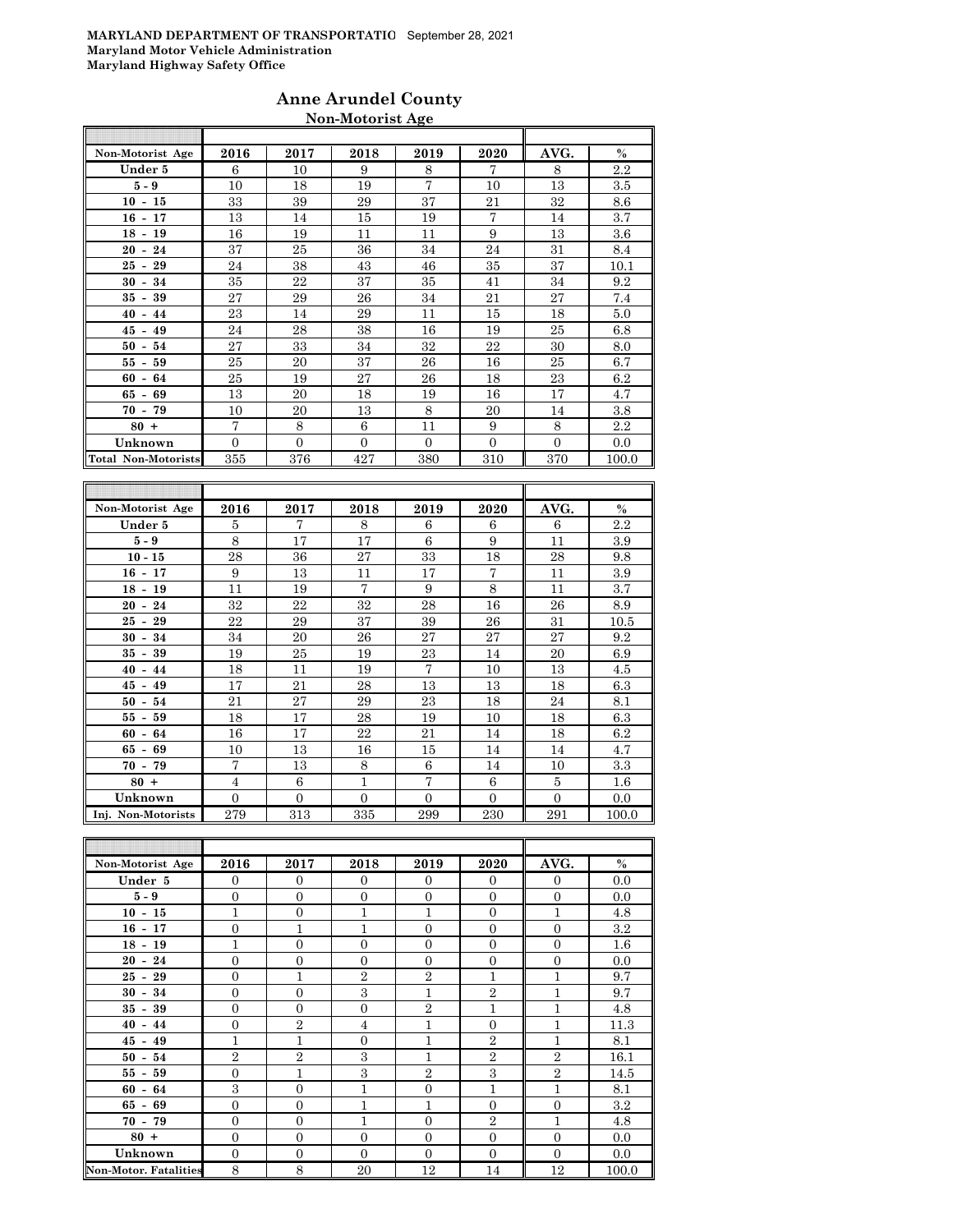F

| Non-Motorist Gender          | 2016           | 2017 | 2018 | 2019           | 2020           | AVG. | $\%$  |
|------------------------------|----------------|------|------|----------------|----------------|------|-------|
| Male                         | 236            | 243  | 278  | 246            | 205            | 242  | 65.4  |
| Female                       | 117            | 129  | 143  | 130            | 100            | 124  | 33.5  |
| Unknown                      | $\overline{2}$ | 4    | 6    | 4              | 5              | 4    | 1.1   |
| <b>Total Non-Motorists</b>   | 355            | 376  | 427  | 380            | 310            | 370  | 100.0 |
|                              |                |      |      |                |                |      |       |
|                              |                |      |      |                |                |      |       |
| Non-Motorist Gender          | 2016           | 2017 | 2018 | 2019           | 2020           | AVG. | $\%$  |
| Male                         | 180            | 200  | 211  | 194            | 152            | 187  | 64.4  |
| Female                       | 99             | 109  | 123  | 104            | 77             | 102  | 35.2  |
| Unknown                      | $\theta$       | 4    |      |                |                |      | 0.5   |
| <b>Non-Motorist Injuries</b> | 279            | 313  | 335  | 299            | 230            | 291  | 100.0 |
|                              |                |      |      |                |                |      |       |
|                              |                |      |      |                |                |      |       |
| Non-Motorist Gender          | 2016           | 2017 | 2018 | 2019           | 2020           | AVG. | $\%$  |
| Male                         | 7              | 7    | 19   | 10             | 12             | 11   | 88.7  |
| Female                       |                |      |      | $\overline{2}$ | $\overline{2}$ | 1    | 11.3  |

**Unknown** 0 0 0 0 0 0 0.0 **Non-Motorist Fatalities** 8 8 8 20 12 14 12 100.0

## **Anne Arundel County Non-Motorist Gender**

T

1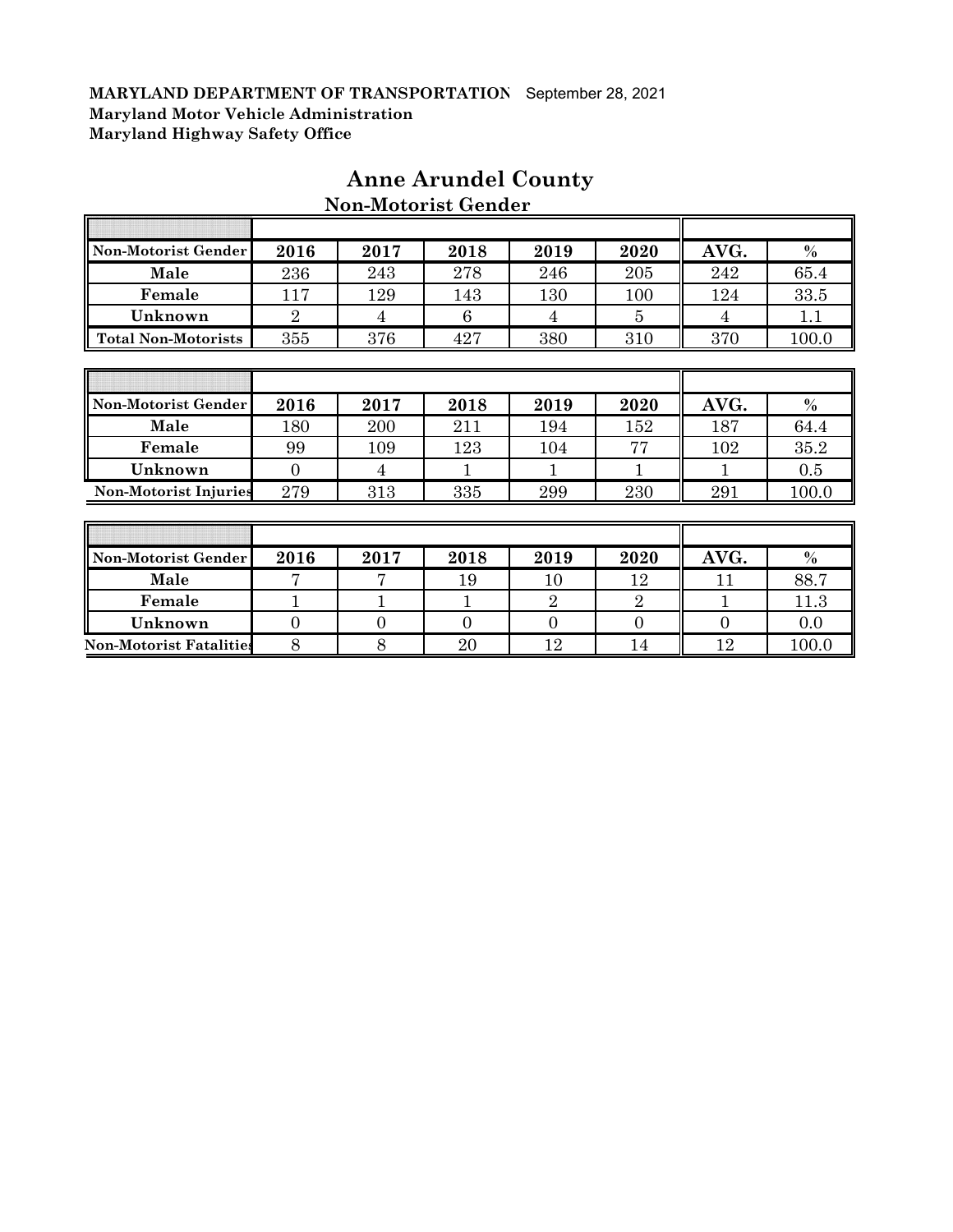ā

T

 $\overline{\mathbb{T}}$ 

## **Anne Arundel County Non-Motorist Location**

| <b>Non-Motorist Location</b>     | 2016           | 2017             | 2018             | 2019           | 2020           | AVG.           | $\%$          |
|----------------------------------|----------------|------------------|------------------|----------------|----------------|----------------|---------------|
| Not App.                         | 13             | 16               | 31               | 19             | 19             | 20             | 5.3           |
| Shoulder                         | 38             | 38               | 26               | 34             | 28             | 33             | 8.9           |
| Curb                             | 11             | $\overline{4}$   | $\overline{4}$   | $\,8\,$        | 9              | $\overline{7}$ | 1.9           |
| Sidewalk                         |                |                  |                  |                |                |                |               |
|                                  | 14             | 11               | 16               | 8              | 12             | 12             | 3.3           |
| <b>Outside Right of Way</b>      | 10             | 12               | 13               | 12             | 3              | 10             | 2.7           |
| On Rd. at Crosswalk              | 33             | 53               | 54               | 56             | 33             | 46             | 12.4          |
| On Rd. Not at Cross.             | 112            | 101              | 134              | 99             | 83             | 106            | 28.6          |
| In School Bus Zone               | $\mathbf{1}$   | $\mathbf{0}$     | $\mathbf{1}$     | 0              | $\mathbf{0}$   | 0              | 0.1           |
| In Bikeway                       | $\mathbf{1}$   | $\sqrt{2}$       | 1                | $\overline{2}$ | 3              | $\overline{2}$ | $0.5\,$       |
| <b>At Inter Marked Crosswal</b>  | 13             | 19               | 18               | 18             | 13             | 16             | 4.4           |
| <b>At Inter No Crosswalk</b>     | 15             | 21               | 17               | 32             | 19             | 21             | $5.6\,$       |
| <b>Driveway Access</b>           | $\overline{0}$ | $\,3$            | 3                | 1              | $\overline{0}$ | $\mathbf 1$    | 0.4           |
|                                  |                | 3                | 3                |                |                |                |               |
| Median                           | $\mathbf{0}$   |                  |                  | 3              | $\overline{2}$ | $\overline{2}$ | 0.6           |
| Island                           | $\overline{0}$ | $\overline{0}$   | $\overline{0}$   | $\mathbf{0}$   | $\mathbf{0}$   | $\mathbf{0}$   | 0.0           |
| <b>Shared Use Path or Trails</b> | $\overline{2}$ | $\overline{0}$   | $\overline{0}$   | $\overline{0}$ | $\overline{2}$ | $\mathbf{1}$   | 0.2           |
| <b>Inside Building</b>           | 17             | 10               | 12               | 14             | 11             | 13             | 3.5           |
| Midblock Marked Crosswa          | $\overline{2}$ | $\mathbf{1}$     | $\overline{0}$   | $\overline{0}$ | $\Omega$       | $\mathbf{1}$   | 0.2           |
| Other/Unk.                       | 73             | 82               | 94               | 74             | 73             | 79             | 21.4          |
| <b>Total Non-Motorists</b>       | 355            | 376              | 427              | 380            | 310            | 370            | 100.0         |
|                                  |                |                  |                  |                |                |                |               |
|                                  |                |                  |                  |                |                |                |               |
|                                  |                |                  |                  |                |                |                |               |
| <b>Non-Motorist Location</b>     | 2016           | 2017             | 2018             | 2019           | 2020           | AVG.           | $\frac{0}{0}$ |
| Not App.                         | 3              | 9                | 5                | 7              | 4              | 6              | 1.9           |
| Shoulder                         | 32             | 33               | 24               | 27             | 25             | 28             | 9.7           |
| Curb                             | 9              | $\overline{4}$   | $\overline{4}$   | $\overline{7}$ | 5              | 6              | 2.0           |
| Sidewalk                         | 8              | 10               | 14               | $\overline{7}$ | $\,8\,$        | 9              | 3.2           |
| <b>Outside Right of Way</b>      | 9              | 10               | 10               | 11             | $\,3$          | 9              | $3.0\,$       |
| On Rd. at Crosswalk              | 26             | 47               | 45               | 49             | 26             | 39             | 13.3          |
| On Rd. Not at Cross.             | 100            | 90               | 114              | 81             | 64             | 90             | 30.8          |
|                                  | $\mathbf{1}$   | $\mathbf{0}$     | $\mathbf{1}$     | $\overline{0}$ | $\overline{0}$ | $\overline{0}$ | 0.1           |
| In School Bus Zone               |                |                  |                  |                |                |                |               |
| In Bikeway                       | $\mathbf{1}$   | $\overline{2}$   | 1                | $\overline{2}$ | 3              | $\overline{2}$ | 0.6           |
| Inter Marked Crosswalk           | 11             | 18               | 16               | 17             | 13             | 15             | 5.2           |
| <b>At Inters No Crosswalk</b>    | 15             | 17               | 16               | 24             | 17             | 18             | 6.1           |
| <b>Driveway Access</b>           | $\mathbf{0}$   | 3                | $\,3$            | $\mathbf{1}$   | $\mathbf{0}$   | $\mathbf{1}$   | 0.5           |
| Median                           | $\mathbf{0}$   | $\mathbf{1}$     | $\overline{2}$   | 1              | $\overline{2}$ | $\mathbf{1}$   | 0.4           |
| Island                           | $\overline{0}$ | $\overline{0}$   | $\overline{0}$   | $\overline{0}$ | $\overline{0}$ | $\overline{0}$ | 0.0           |
| <b>Shared Use Path or Trails</b> | $\mathbf{1}$   | $\overline{0}$   | $\boldsymbol{0}$ | $\overline{0}$ | $\overline{2}$ | $\mathbf{1}$   | 0.2           |
| <b>Inside Building</b>           | $\mathbf 1$    | 0                | 2                | $\mathbf{0}$   | $\overline{4}$ | 1              | $0.5\,$       |
| Midblock Marked Crosswa          | $\overline{2}$ | $\mathbf{1}$     | $\overline{0}$   | $\mathbf{0}$   | $\mathbf{0}$   | $\mathbf{1}$   | $\rm 0.2$     |
|                                  |                |                  |                  |                |                |                |               |
| Other/Unk.                       | 60             | 68               | 78               | 65             | 54             | 65             | 22.3          |
| <b>Injured Non-Motorists</b>     | 279            | 313              | 335              | 299            | 230            | 291            | 100.0         |
|                                  |                |                  |                  |                |                |                |               |
|                                  |                |                  |                  |                |                |                |               |
| Non-Motorist Location            | 2016           | 2017             | 2018             | 2019           | 2020           | AVG.           | $\frac{0}{0}$ |
| Not App.                         | $\overline{0}$ | $\overline{0}$   | $\overline{0}$   | $\overline{0}$ | 1              | $\overline{0}$ | 1.6           |
| Shoulder                         | $\mathbf{1}$   | $\overline{0}$   | $\mathbf{0}$     | $\,2$          | 1              | 1              | 6.5           |
| Curb                             | $\overline{0}$ | $\overline{0}$   | $\overline{0}$   | $\overline{0}$ | $\overline{0}$ | $\overline{0}$ | 0.0           |
|                                  | $\mathbf{0}$   | $\overline{0}$   |                  |                |                |                |               |
| Sidewalk                         |                |                  | $\mathbf{1}$     | $\mathbf{1}$   | $\overline{0}$ | $\mathbf{0}$   | $3.2\,$       |
| <b>Outside Right of Way</b>      | $\mathbf{1}$   | $\sqrt{2}$       | 3                | $\mathbf{0}$   | $\mathbf{0}$   | $\mathbf 1$    | 9.7           |
| On Rd. at Crosswalk              | 0              | 0                | $\overline{2}$   | 1              | $\mathbf{0}$   | 1              | 4.8           |
| On Rd. Not at Cross.             | 6              | 3                | 10               | 6              | 9              | $\overline{7}$ | 54.8          |
| In School Bus Zone               |                |                  |                  |                |                |                | 0.0           |
| In Bikeway                       | $\mathbf{0}$   | $\boldsymbol{0}$ | $\boldsymbol{0}$ | $\mathbf{0}$   | $\overline{0}$ | $\overline{0}$ |               |
|                                  | $\overline{0}$ | $\overline{0}$   | 0                | $\overline{0}$ | $\overline{0}$ | $\mathbf{0}$   | $0.0\,$       |
| <b>Inters Marked Crosswall</b>   | $\overline{0}$ | $\overline{0}$   | $\mathbf{1}$     | $\overline{0}$ | $\overline{0}$ | $\overline{0}$ | $1.6\,$       |
|                                  |                |                  |                  |                |                |                |               |
| At Inters No Crosswalk           | $\overline{0}$ | $\overline{0}$   | $\overline{0}$   | $\mathbf{1}$   | $\mathbf{1}$   | $\overline{0}$ | $3.2\,$       |
| <b>Driveway Access</b>           | $\overline{0}$ | $\overline{0}$   | 0                | $\overline{0}$ | $\overline{0}$ | $\overline{0}$ | 0.0           |
| Median                           | 0              | 0                | 1                | 0              | 0              | 0              | 1.6           |
| Island                           | $\overline{0}$ | $\overline{0}$   | $\overline{0}$   | $\overline{0}$ | $\overline{0}$ | $\overline{0}$ | 0.0           |
| <b>Shared Use Path or Trails</b> | $\overline{0}$ | $\overline{0}$   | $\overline{0}$   | $\overline{0}$ | $\overline{0}$ | $\overline{0}$ | 0.0           |
| <b>Inside Building</b>           | $\overline{0}$ | $\overline{0}$   | $\overline{0}$   | $\overline{0}$ | $\overline{0}$ | $\overline{0}$ | $0.0\,$       |
| Midblock Marked Crosswa          | $\overline{0}$ | $\overline{0}$   | $\overline{0}$   | $\overline{0}$ | $\overline{0}$ | $\mathbf{0}$   | 0.0           |
| Other/Unk.                       | $\overline{0}$ | 3                | $\overline{2}$   | $\mathbf{1}$   | $\overline{2}$ | $\overline{2}$ | 12.9          |
| <b>Non-Motorist Fatalities</b>   | 8              | 8                | 20               | 12             | 14             | 12             | 100.0         |